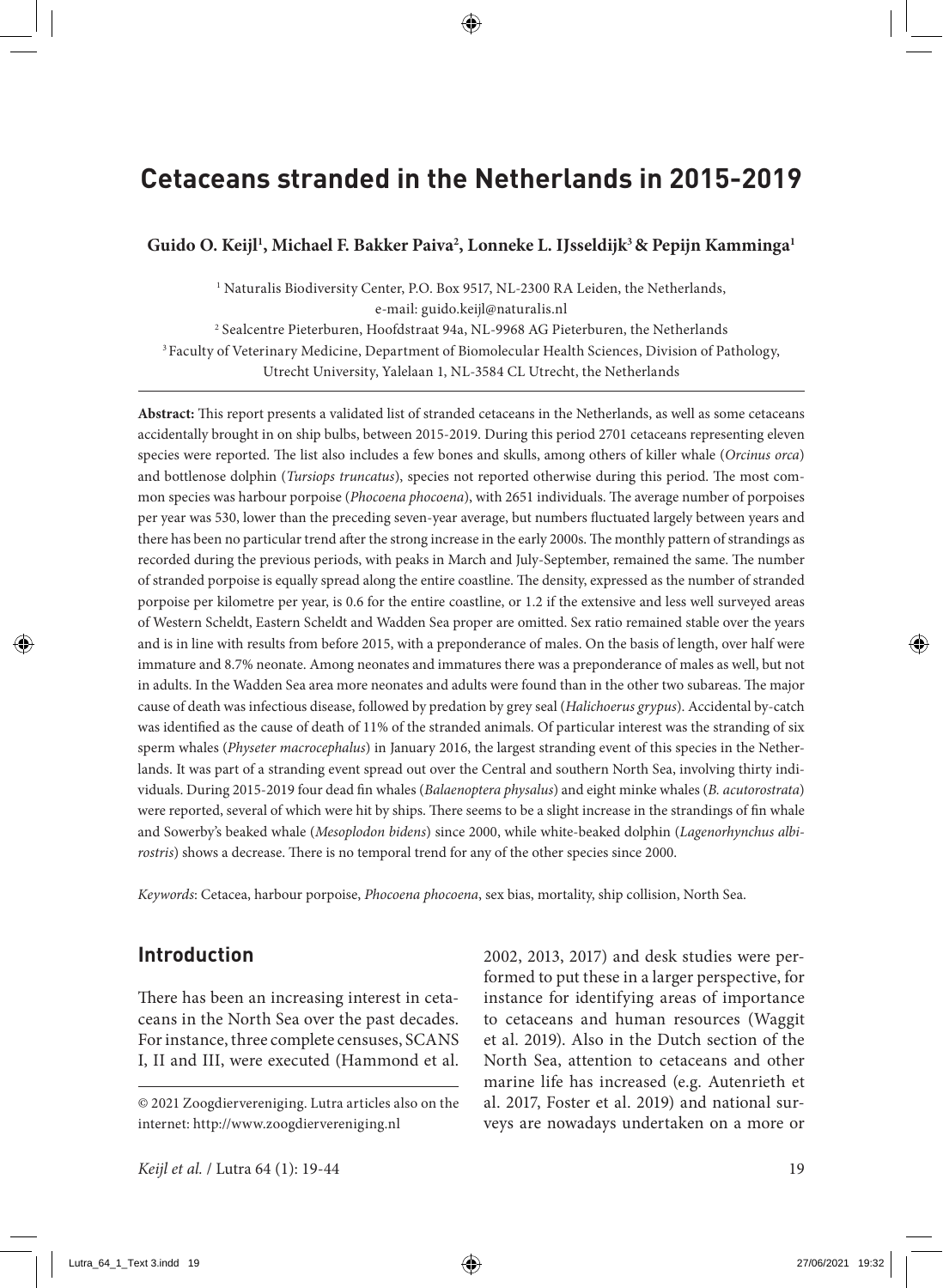less regular basis (e.g. Scheidat et al. 2013, Aarts et al. 2016, Geelhoed & Scheidat 2016). Most of these are directed towards monitoring of populations as a basis for conservation. Focal species usually concerns harbour porpoise (*Phocoena phocoena*). However, surveys are costly, as they are often dedicated multiday ship-based operations or aerial surveys, and/or require expensive equipment. A costeffective way to monitor harbour porpoise presence, as well as that of other species, is the registration of stranded animals. It is difficult to understand how the number of animals on the beach relates to the population and there are several factors complicating the interpretation of rising and falling numbers (Peltier et al. 2013). Numbers however can be considered as relative counts and fluctuating numbers may be used as a proxy for local population trends.

Here we present numbers of stranded cetaceans on the Dutch coast, and of cetaceans brought in on the bulb of ships, from 2015 up to and including 2019. This report is the fourtieth in a series on cetacean strandings in the Netherlands over multiple years (e.g. van Deinse 1933, Husson & van Bree 1972, Camphuysen et al. 2008) and follows on that by Keijl et al. (2016), who reviewed seven years of strandings. Even though the above mentioned interest in whales and dolphins in the North Sea has resulted in a growing number of sightings of live animals, the rare species remain unrecorded during censuses. Documenting strandings appears to be the only way to record their presence (cf. Pyenson 2011) and therefore this list includes all records of cetaceans, also finds of loose bones and skulls.

A change in numbers of strandings of a particular species can be an indication of a shifting range, for instance due to changing conditions*.* There are aspects of cetacean ecology that can only be studied when the animals are dead, such as pregnancy rate, disease or diet. The Netherlands have ratified the Habitats Directive as well as the Marine Strategy Framework Directive and is thus obligated to maintain a favourable conservation status of the smaller cetacean species. Given the increasing human use of the North Sea, for instance for wind and solar energy production, it is expected that pressure on cetacean populations will increase.

The harbour porpoise is the most common Dutch cetacean, with hundreds of strandings per year, compared to a few individuals of any other species. The number of dead porpoises on the Dutch coast has increased from 53 in 1990 to 888 in 2011, the latter figure being the highest number recorded thus far. Since then, the number has decreased to a couple of hundred per year. Despite the impressive increase in elaborate and dedicated studies (e.g. Blom 1989, Addink et al. 1995, Addink & Smeenk 1999, ASCOBANS 2005, Murphy et al. 2010, Camphuysen & Siemensma 2011, Jansen 2013, Scheidat et al. 2013, Leopold 2015, Gilles et al. 2016, Hammond et al. 2017), it is still unknown what caused the fall and rise in numbers of porpoises in the southern North Sea in the 1950s and 1990s respectively.

In the following, all cetacean strandings are listed individually, with the exception of harbour porpoise. Although more details may be available on www.walvisstrandingen. nl, where peculiarities are mentioned on single animals, this multi-year overview aims at giving insight in changes that have occurred over the recent past, something that cannot be obtained by scrolling through individual cases. For general information on distribution, diet, habitat, biology and trends in strandings of cetaceans in the Netherlands up to 2012, we refer to Broekhuizen et al. (2016).

# **Methods**

Methods for collecting data on strandings are the same as mentioned in the previous report (Keijl et al. 2016). People involved in the strandings network collect and report strandings of seals and cetaceans directly to www.walvisstrandingen.nl, to www.waarneming.nl or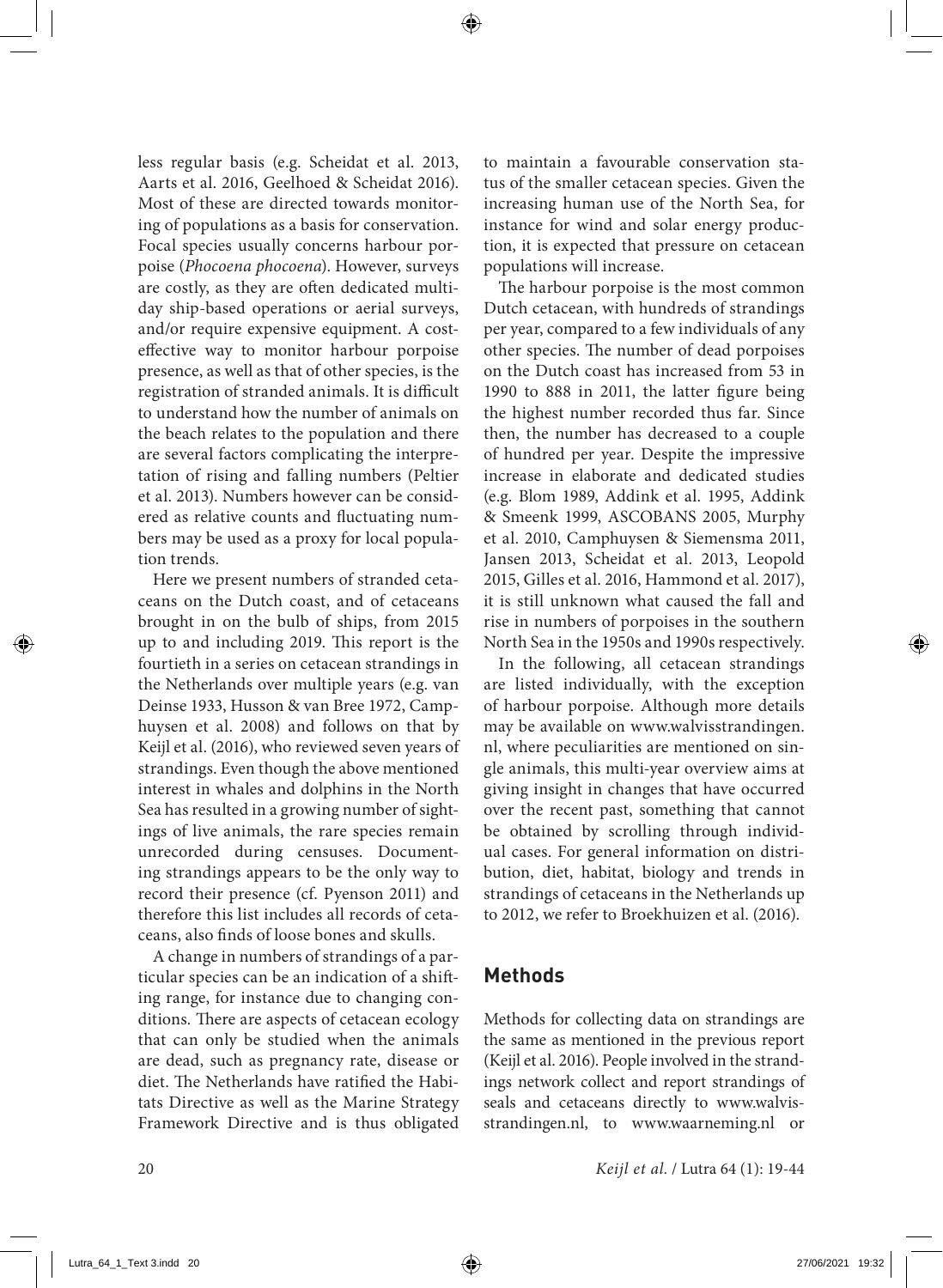to Sealcentre Pieterburen. Reports are also received from day visitors. Data are stored in the national database and made available online at www.walvisstrandingen.nl, managed by Naturalis Biodiversity Center in Leiden.

The data in this report are presented per species; the taxonomic order and nomenclature follows Wilson and Reeder (2005), with the exception of *Balaenoptera* instead of *Megaptera* for humpback whale (following Sasaki et al. 2005, Miller 2007 and Árnason et al. 2018) and *Leucopleurus* instead of *Lagenorhynchus* for white-sided dolphin (following LeDuc et al. 1999 and May-Collado & Agnarsson 2006). Details are presented for all species with the exception of harbour porpoise, for which the data are summarised and analysed (table 1). Baleen whales caught on the bulb of ships and brought into Dutch waters are included in the report, as well as finds of loose bones of species other than harbour porpoise, as long as these cannot be linked to another strandings case.

It has been convention in previous reports to mention additions, omissions, misidentifications et cetera from the past. This has proven unfeasible; corrections on strandings in the near or far past are updated continuously. For the most recent situation on a precise number of a particular species, correct identification, or other information of individual specimens, it is recommended to consult www.walvisstrandingen.nl, or contact the database manager at Naturalis.

#### **Area**

The Dutch coast consists entirely of sandy (bordering the North Sea) or muddy (Wadden Sea proper, some intertidal parts in the southwestern Delta) substrate, but there are some dikes and piers scattered along the coast. Patterns of stranded harbour porpoise are described for three parts of the coastline differing in physical characters (table 2): A. The Delta area, in the southwest, from the Belgian border up to and including Maasvlakte. B. The mainland coast between Hoek van Holland and Den Helder. C. The Wadden Sea, from Razende Bol to Rottumeroog. The 'inner Delta' includes the borders of the rivers Western Scheldt and the partly closed Eastern Scheldt and Grevelingenmeer. The Wadden Sea is subdivided into the North Sea coast of the islands and the Wadden Sea proper, the latter of which includes the Wadden Sea side of the islands, the north-eastern part of province Noord-Holland, Afsluitdijk and the mainland coast of the provinces of Friesland and Groningen. The islet of Razende Bol is combined with Texel (North Sea coast), Griend with Vlieland (Wadden Sea), and Engelsmanplaat with Schiermonnikoog (North Sea coast), while the easternmost islets of Rottumerplaat and Rottumeroog are combined to 'Rottum' (Wadden Sea). The length of the coast of the subareas is given in table 2. See Camphuysen et al. (2008) for a map.

#### **Coverage**

Coverage of the complete Dutch coastline was probably similar to that during the previous reporting period (2008-2014). On the North Sea beaches of the Delta and mainland coast coverage is expected to be close to 100%, but it is lower on the North Sea beaches of the Wadden Sea islands, especially outside weekends, holidays and in summer. The coverage of the extensive Inner Delta and the Wadden Sea is low, but unfeasible to estimate. In these areas, beached carcasses are found only by chance, illustrated by the fact that fresh harbour porpoise carcasses are reported from the same locations through the years, for instance near a main entrance to the beach, near an access road, or bordering a harbour.

#### **Research**

A number of cetaceans has been collected for research. Smaller individuals are usually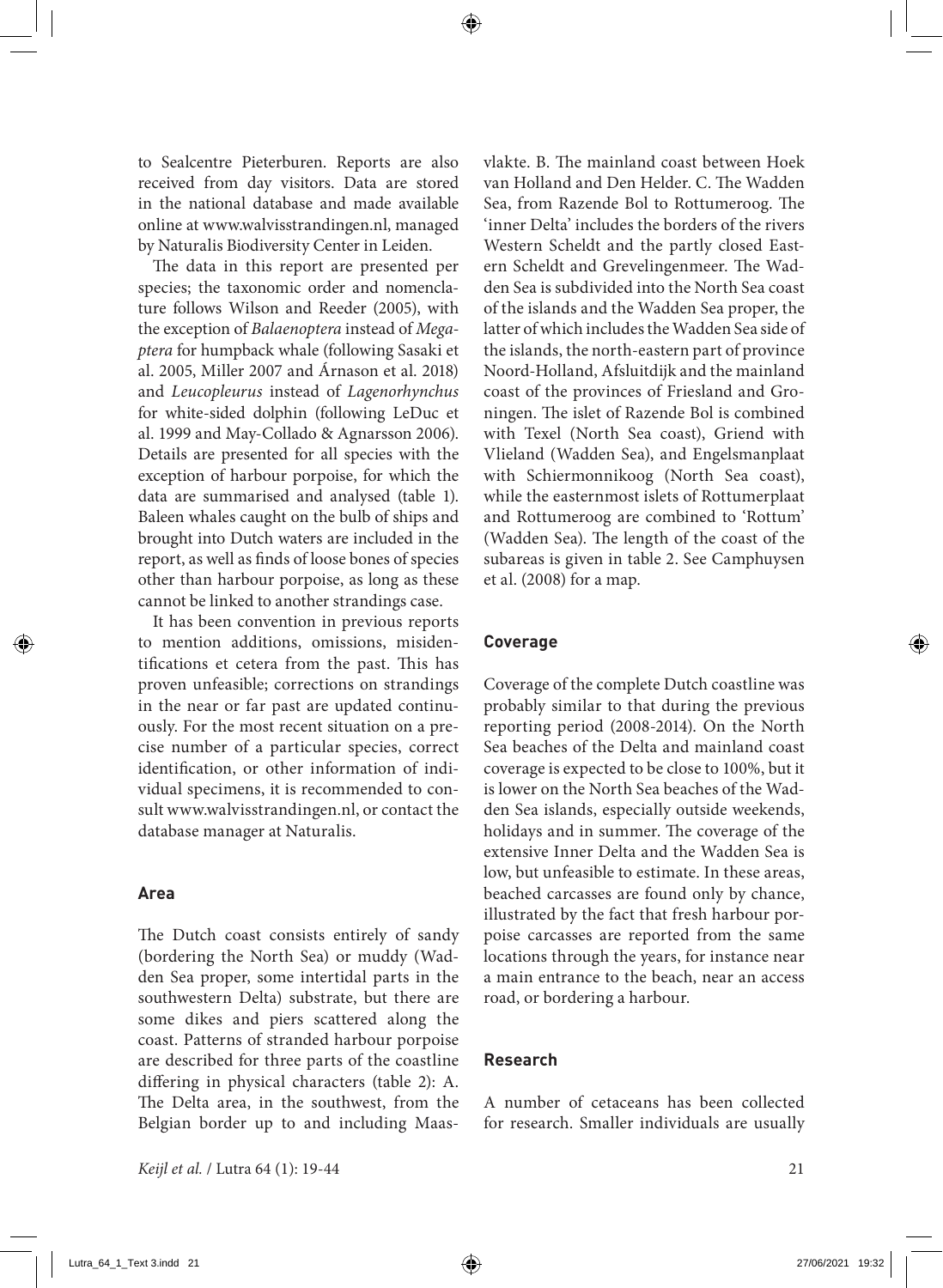transported to the Faculty of Veterinary Medicine of Utrecht University, where they are necropsied to establish the cause of death, while basic data such as sex and length are standard recordings. Large cetaceans are sometimes investigated on the beach or at a more suitable place nearby. About half of the specimens found during 2015-2019 were not necropsied, but were transported to a destruction site (see under respective species). Some skeletons, or parts (mostly skulls), are collected and stored in the collection of Naturalis Biodiversity Center in Leiden, at nature museum Ecomare on Texel, or at other natural history museums.

# **Systematic list**

During 2015-2019 a total of 2701 stranded cetaceans were reported, involving eleven species (table 1). Two of these concern recent or subfossil bones (not included in table 1), one a single tooth of a sperm whale, while nine are recent cetaceans which could not be identified. All species had been recorded previously in the Netherlands. Since 1900 and excluding harbour porpoise, a total of 974 individual cetaceans belonging to 22 species have been found on Dutch shores (figure 1). In 2015 six species were recorded (one by a bone only), in 2016 five, in 2017 nine (one by a single bone only), and four in both 2018 and 2019. The majority of records however consists of harbour porpoise (2651 individuals, making up 98% of the total number of cetaceans in 2015-2019).

## **Common minke whale (***Balaenoptera acutorostrata***)**

2015-2019: 8 records 2000-2014: 10 records Before 2000: 27 records

7/11/2015 Rotterdam, Zuid-Holland. Female, 506 cm (measured), 910 kg (weighed).



Figure 1. Number of all stranded cetaceans per decade since 1900 (A) and number of species per decade (B), both without harbour porpoise.

Fresh, complete. Skull, a few vertebrae, both flippers and remaining baleens collected (RMNH.5070448). Reported by J. van der Hiele and R. Duyndam. Necropsied by Utrecht University (case no. BA1).

12/12/2015 Razende Bol, Noord-Holland. Pregnant female, 880 cm (measured), 6400 kg (weighed). Rotten, complete. Fetus 200 cm (estimated). Entire skeleton and tissue collected (RMNH.5070317.a), fetus collected (RMNH.5070317.b). Reported by Hans Eelman and Bert Hollanders. Necropsied by Utrecht University (case no. BA2).

13/4/2017 Vrouwenpolder, Zeeland. Male, incomplete (skull 160 cm). Rotten. Not collected, not necropsied.

14/11/2017 Texel, Noord-Holland. Pregnant female, 700 cm (estimated). Rotten, head dam-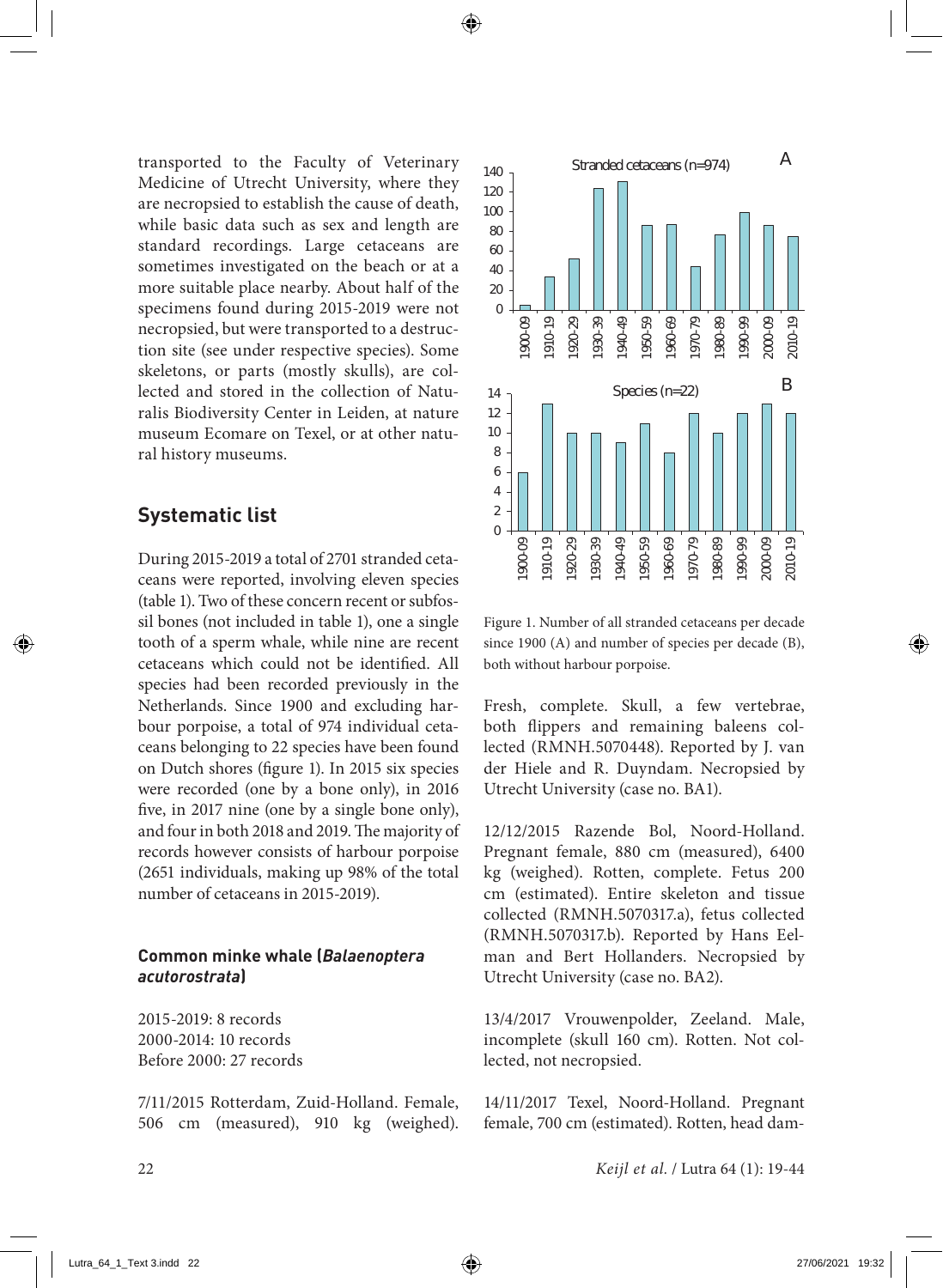| Table 1. Stranded cetaceans on the Dutch coast in 2015-2019, including unidentified species. The second last col-     |
|-----------------------------------------------------------------------------------------------------------------------|
| umn gives the total per species in the past twenty years, the last column the average number per year. Five species   |
| reported in 2000-2014 but not during the last pentade, are presented in the lower part (in italics). Records of loose |
| bones/skulls are excluded.                                                                                            |

|                           | 2015                     | 2016           | 2017                     | 2018     | 2019                         | 2000-2019      | Average/  |
|---------------------------|--------------------------|----------------|--------------------------|----------|------------------------------|----------------|-----------|
|                           |                          |                |                          |          |                              |                | year      |
|                           |                          |                |                          |          |                              |                | 2000-2019 |
| Common minke whale        | $\overline{c}$           | ٠              | $\overline{4}$           | ۰        | $\overline{2}$               | 18             | 0.9       |
| Fin whale                 | 1                        |                | 1                        |          | 2                            | 15             | 0.8       |
| Common dolphin            |                          | 3              | 1                        | 1        |                              | 9              | 0.5       |
| Long-finned pilot whale   | 2                        |                |                          | 1        |                              | 6              | 0.3       |
| White-beaked dolphin      | ٠                        |                | 1                        |          | 1                            | 58             | 2.9       |
| Striped dolphin           |                          | $\overline{c}$ | 1                        | ۰        | ٠                            | 6              | 0.3       |
| Harbour porpoise          | 309                      | 667            | 689                      | 478      | 508                          | 8962           | 448       |
| Sperm whale               | $\overline{\phantom{m}}$ | 6              | 1                        | 1        | $\qquad \qquad \blacksquare$ | 16             | 0.8       |
| Sowerby's beaked whale    |                          | $\overline{c}$ | $\overline{2}$           | ۰        | $\overline{\phantom{a}}$     | 8              | 0.4       |
| Unidentified Cetacea      | $\theta$                 | 3              |                          | $\Omega$ | 5                            | 28             | 1.4       |
| Total                     | 314                      | 683            | 700                      | 481      | 518                          | 9126           |           |
| Humpback whale            |                          |                |                          |          |                              | 6              | 0.3       |
| Killer whale              |                          |                | $\overline{\phantom{a}}$ | ۰        | ٠                            | 1              | 0.05      |
| Bottlenose dolphin        |                          | ٠              | ٠                        | ۰        | ٠                            | $\overline{c}$ | 0.1       |
| White-sided dolphin       |                          |                |                          |          |                              | 4              | 0.2       |
| Blainville's beaked whale |                          |                |                          |          |                              | 1              | 0.05      |

aged, not weighed. Fetus 170 cm (estimated). Complete skeleton (RMNH.MAM.60362.a), tissue (RMNH.MAM.60362.b), fetus skeleton (RMNH.MAM.60362.c) and fetus tail (RMNH.MAM.60362.d) collected. Reported by S. de Wolf and Rijkswaterstaat. Not necropsied.

9/12/2017 Zandvoort, Noord-Holland. Female. Rotten, incomplete (head missing), remainder 450 cm (estimated). Not collected, not necropsied. Reported by K. Kooimans and R. Noort.

12/12/2017 Neeltje Jans, Zeeland. Male, about 680 cm (measured), about 1900 kg (weighed). Rotten. Collected by Natuurhistorisch & Volkenkundig Museum Oudenbosch. Tissue sampled by Utrecht University (case no. BA3), no cause of death established due to the decomposition.

8/7/2019 Texel, Noord-Holland (figure 2).

Female, 403 cm (measured), 530 kg (weighed). Fairly fresh, complete. Necropsied by Utrecht University (case no. BA4). Collected by Ecomare (no collection number yet). Reported by A. Oosterbaan.

9/7/2019 Schiermonnikoog, Friesland. Rotten, incomplete (head missing), remainder 350 cm (estimated). Nothing collected by institutions, but a single lower jaw of presumably this individual was found nearby by day visitors.

Despite being a regular inhabitant of the North Sea, minke whale is not recorded yearly on the beach. The species is fairly common in the northern part of the North Sea, especially in summer, but rare further south (Camphuysen & Smeenk 2016). However, the number of beached minke whales seems to be increasing (figure 3A).

Seven out of eight minke whales stranded during this period were sexed and only two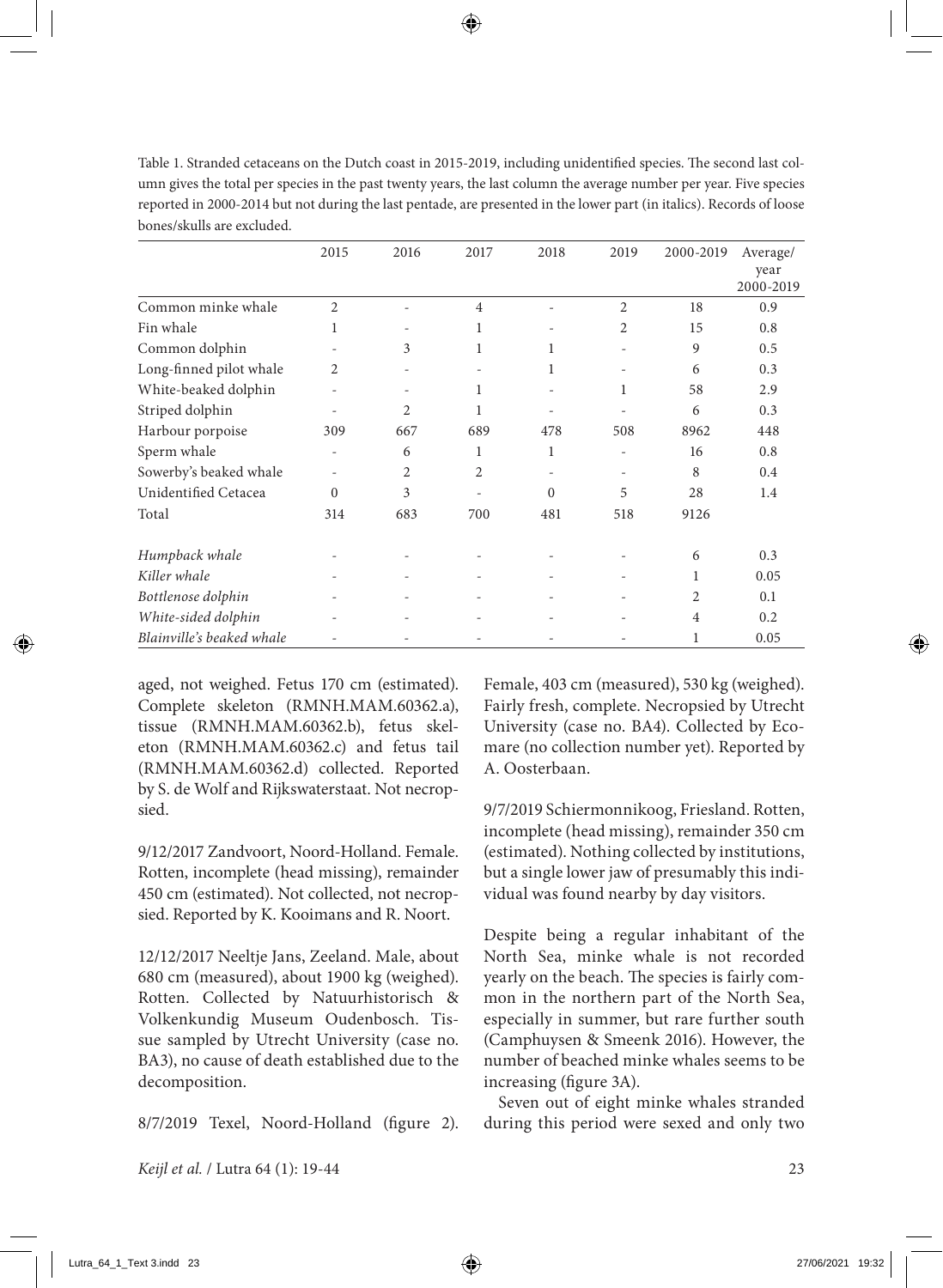Table 2. Total number of harbour porpoise in 2015-2019 in the Netherlands per subarea. Also given are density (average density, *n*/km/year), percentage of males (with total number of sexed individuals between brackets), and age (as percentage per length class, in cm; see text). See also the Methods section for the geographic subdivision. Note: coastal length differs slightly from Keijl et al. (2016) because Grevelingenmeer and Haringvliet (both with 0 porpoises) are omitted.

|                           | Total          | Densitiy | $%$ males $(n)$ | <90 cm                   | 90-130 cm                | $>130$ cm                | (n)    |
|---------------------------|----------------|----------|-----------------|--------------------------|--------------------------|--------------------------|--------|
| Delta (408 km)            | 868            | 0.4      | 58.9 (643)      | 15.0                     | 51.8                     | 33.2                     | (247)  |
| Zeeuws-Vlaanderen         | 31             | 0.4      | 55.0(20)        | 0.0                      | 50.0                     | 50.0                     | (8)    |
| Walcheren                 | 273            | 1.3      | 58.8 (228)      | 12.7                     | 47.3                     | 40.0                     | (55)   |
| Schouwen                  | 172            | 1.4      | 61.9(139)       | 12.2                     | 51.0                     | 36.7                     | (49)   |
| Goeree                    | 158            | 1.8      | 51.2(86)        | 13.3                     | 64.4                     | 22.2                     | (45)   |
| Voorne                    | 35             | 0.8      | 78.3 (23)       | 30.8                     | 15.4                     | 53.8                     | (13)   |
| Inner Delta               | 126            | 0.1      | 54.3 (94)       | 21.7                     | 63.0                     | 15.2                     | (46)   |
| Maasylakte                | 73             | 0.8      | 66.0(53)        | 12.9                     | 41.9                     | 45.2                     | (31)   |
| Mainland coast (153 km)   | 914            | 1.2      | 54.7 (512)      | 12.4                     | 57.3                     | 30.2                     | (354)  |
| Zuid-Holland              | 510            | 1.4      | 54.4 (338)      | 12.7                     | 60.8                     | 26.5                     | (204)  |
| Noord-Holland             | 404            | 1.0      | 55.2 (174)      | 12.0                     | 52.7                     | 35.3                     | (150)  |
| Wadden Sea total (384 km) | 869            | 0.5      | 62.4(263)       | 10.9                     | 55.6                     | 33.5                     | (495)  |
| North Sea coast (107 km)  | 745            | 1.4      | 61.5(218)       | 10.5                     | 55.6                     | 23.9                     | (446)  |
| Texel                     | 210            | 1.3      | 56.9 (109)      | 15.8                     | 53.3                     | 30.9                     | (152)  |
| Vlieland                  | 276            | 1.9      | 64.7(17)        | 4.9                      | 56.8                     | 38.4                     | (185)  |
| Terschelling              | 96             | 1.7      | 65.5(29)        | 9.4                      | 53.1                     | 37.5                     | (32)   |
| Ameland                   | 107            | 1.3      | 59.1 (44)       | 15.4                     | 53.8                     | 30.8                     | (52)   |
| Schiermonnikoog           | 56             | 0.6      | 84.2 (19)       | 12.0                     | 68.0                     | 20.0                     | (25)   |
| Wadden Sea (277 km)       | 124            | 0.1      | 66.7(45)        | 14.3                     | 55.1                     | 30.6                     | (49)   |
| Texel                     | 27             | 0.2      | 71.4 (14)       | 14.3                     | 64.3                     | 21.4                     | (14)   |
| Vlieland                  | 6              | 0.1      | 100.0(2)        | 0.0                      | 50.0                     | 50.0                     | (4)    |
| Terschelling              | 23             | 0.2      | 54.5(11)        | 0.0                      | 50.0                     | 50.0                     | (8)    |
| Ameland                   | $\overline{4}$ | 0.0      | 66.7(3)         | 0.0                      | 33.3                     | 66.7                     | (3)    |
| Schiermonnikoog           | 8              | 0.1      | 100.0(2)        | 66.7                     | 33.3                     | 0.0                      | (3)    |
| Rottum                    | 18             | 0.4      | $- (0)$         | 0.0                      | 0.0                      | 100.0                    | (1)    |
| Noord-Holland             | $\overline{3}$ | 0.0      | 100.0(2)        | $\overline{\phantom{a}}$ | $\overline{\phantom{a}}$ | $\overline{\phantom{a}}$ | (0)    |
| Friesland                 | 22             | 0.1      | 42.9(7)         | 16.7                     | 58.3                     | 25.0                     | (12)   |
| Groningen                 | 13             | 0.0      | 75.0(4)         | 25.0                     | 75.0                     | 0.0                      | (4)    |
| Total (945 km)            | 2651           | 0.6      | 58.0 (1418)     | 13.5                     | 55.3                     | 23.9                     | (1096) |

were male. Of the four females investigated, two were pregnant. Two out of eight were fresh or fairly fresh when stranded, indicating that they had died in the vicinity of the Dutch coast. Out of the six that were (partly) investigated, two had likely been hit by a ship, and one had a broken back, although whether this had happened *post mortem* could not be established. The minke whale from 8 July 2019 had scoliosis (figure 2).

#### **Fin whale (***Balaenoptera physalus***)**

2015-2019: 4 records 2000-2014: 11 records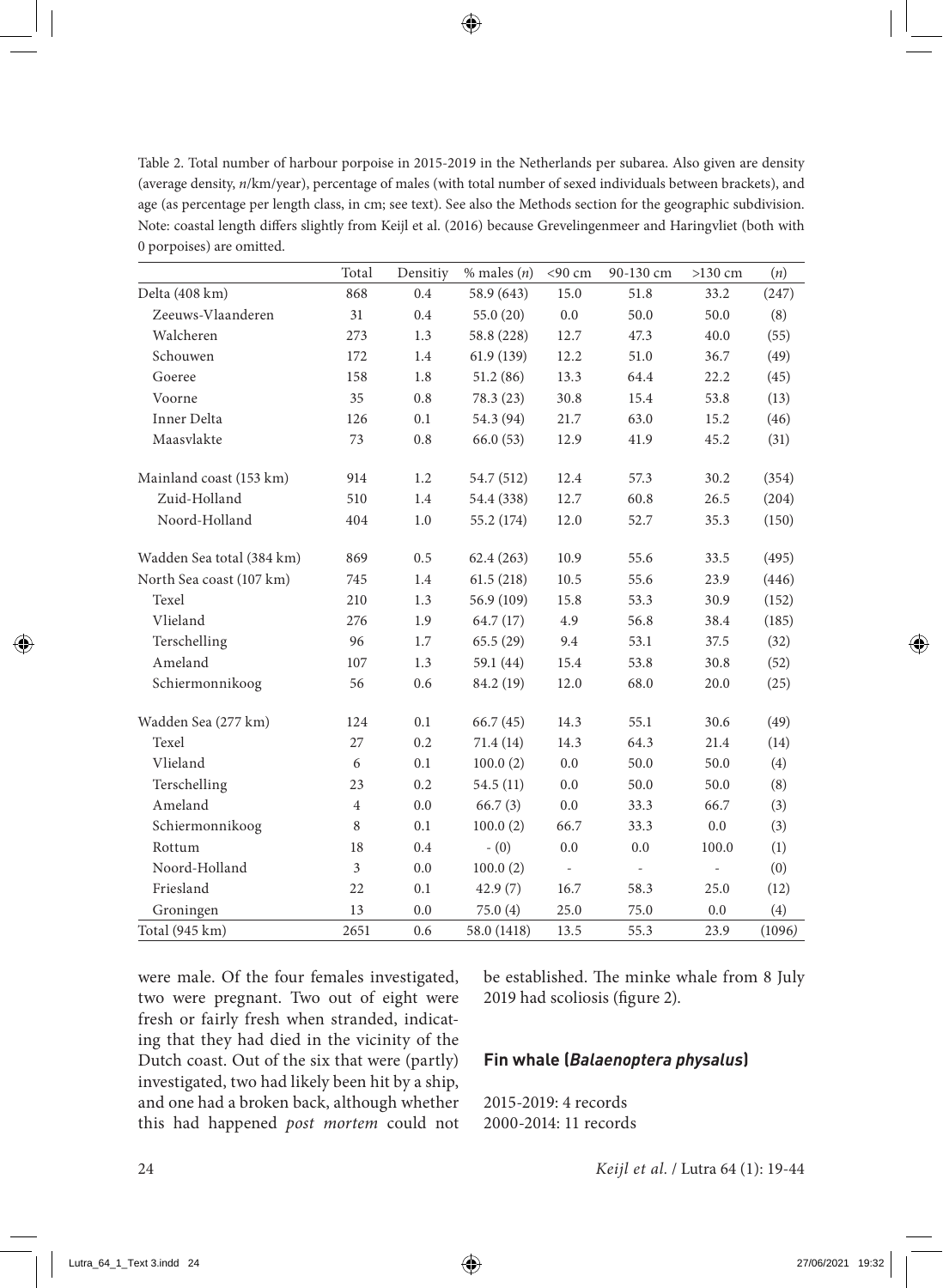

Figure 2. Common minke whale. Stranded on Texel, 8 July 2019. *Photo: Frouke Fey*.

Before 2000: 26 records

9/11/2015 Terneuzen, Zeeland. Male, 1160 cm (measured), 10,000 kg (weighed). Skeleton collected by the Faculty of Veterinary Medicine at Ghent University, Merelbeke, Ghent, Belgium. Reported by J. van der Hiele and R. Duyndam. Necropsied by Ghent University.

20/8/2017 Texel, Noord-Holland. Female, 1840 cm (measured). Complete skeleton collected by Ecomare, Texel (no collection number yet). Reported by Ecomare. Not necropsied.

7/6/2019 Vlissingen, Zeeland. Male, 1570 cm (measured), 16,000 kg (weighed), but part or most of abdominal organs missing. Not collected. Reported by J. van der Hiele. Necropsied by Utrecht University (case no. BP7).

10/9/2019 Ter Heijde, Zuid-Holland (figure 4). Female, 1440 cm (measured). Collected by Ecomare (baleens; no collection number yet) and Naturalis (bulla, hyoid, eye, left and right flipper, 1 scapula and tissue, RMNH. MAM.59671). Reported by K. Kooimans and R. Noort. Not necropsied.

Necropsy on the fin whale from June 2019 revealed that it was hit by a ship alive (IJsseldijk & Gröne 2019a). Even though only two out of the four fin whales were necropsied (Lempereur et al. 2017, IJsseldijk & Gröne 2019a), the other two were probably hit by a ship as well (see for instance Haelters et al. 2016 and figure 4). The same was suspected for all six fin whales found in 2008-2014 (Keijl et al. 2016). The fin whale that stranded on 20 August 2017 was recorded, and photographed, already on 7 August on a routine flight by the coast guard. It was floating in Dutch waters close to the British/Dutch border, almost 92 km west of The Hague, and as it posed no hazzard to ship traffic, it was left untouched. It was already discoloured and much of the skin was missing and it had thus been dead for several days. It was subsequently located and photographed from the air on four more days (Keijl 2017). At first, the carcass floated around in the same general area with an average speed of 3-6 km/day, but after 18 August it floated in a north-easterly direction with an average speed of 23 km/day, until it stranded on Texel two days later.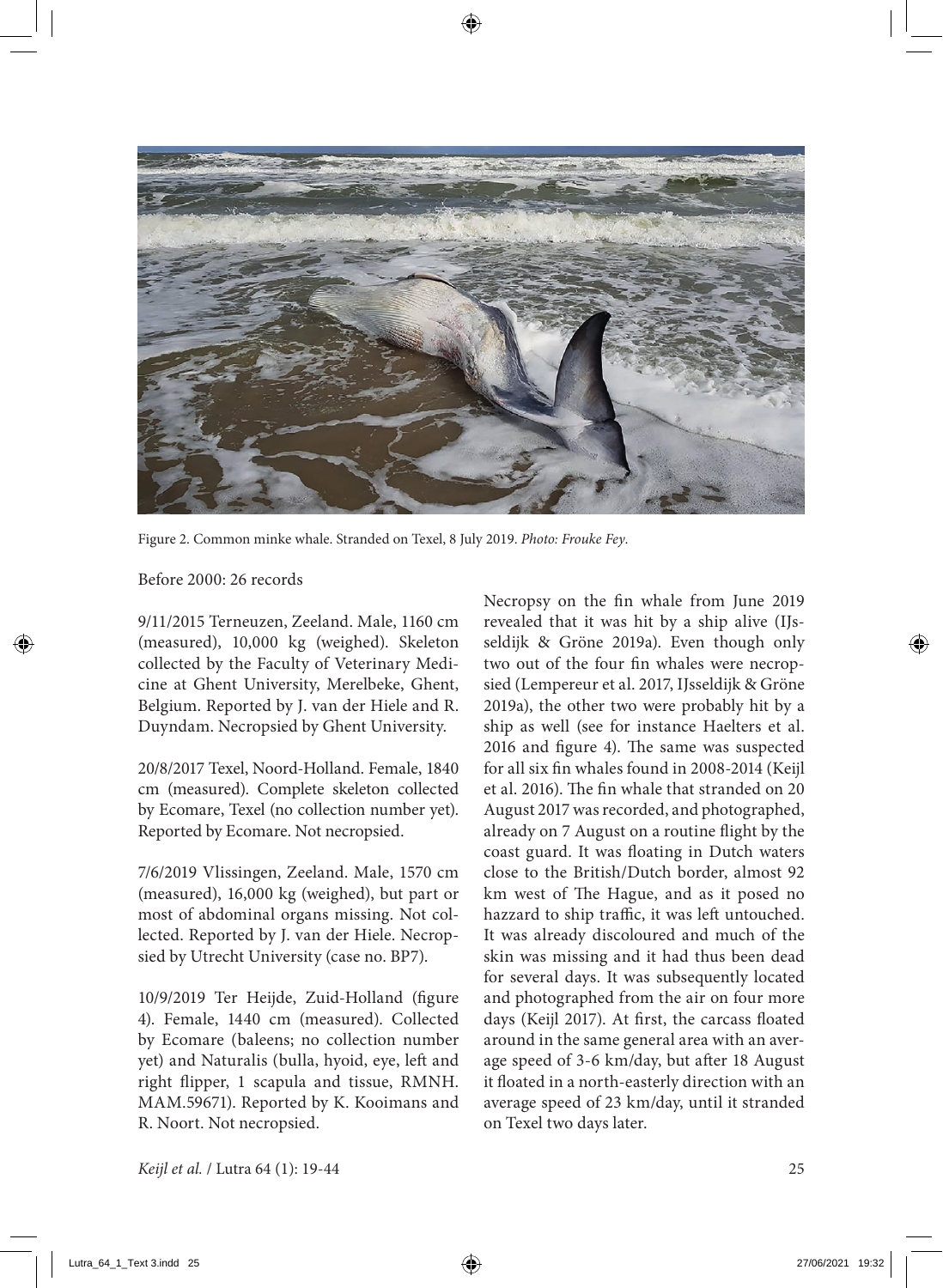

26 *Keijl et al.* / Lutra 64 (1): 19-44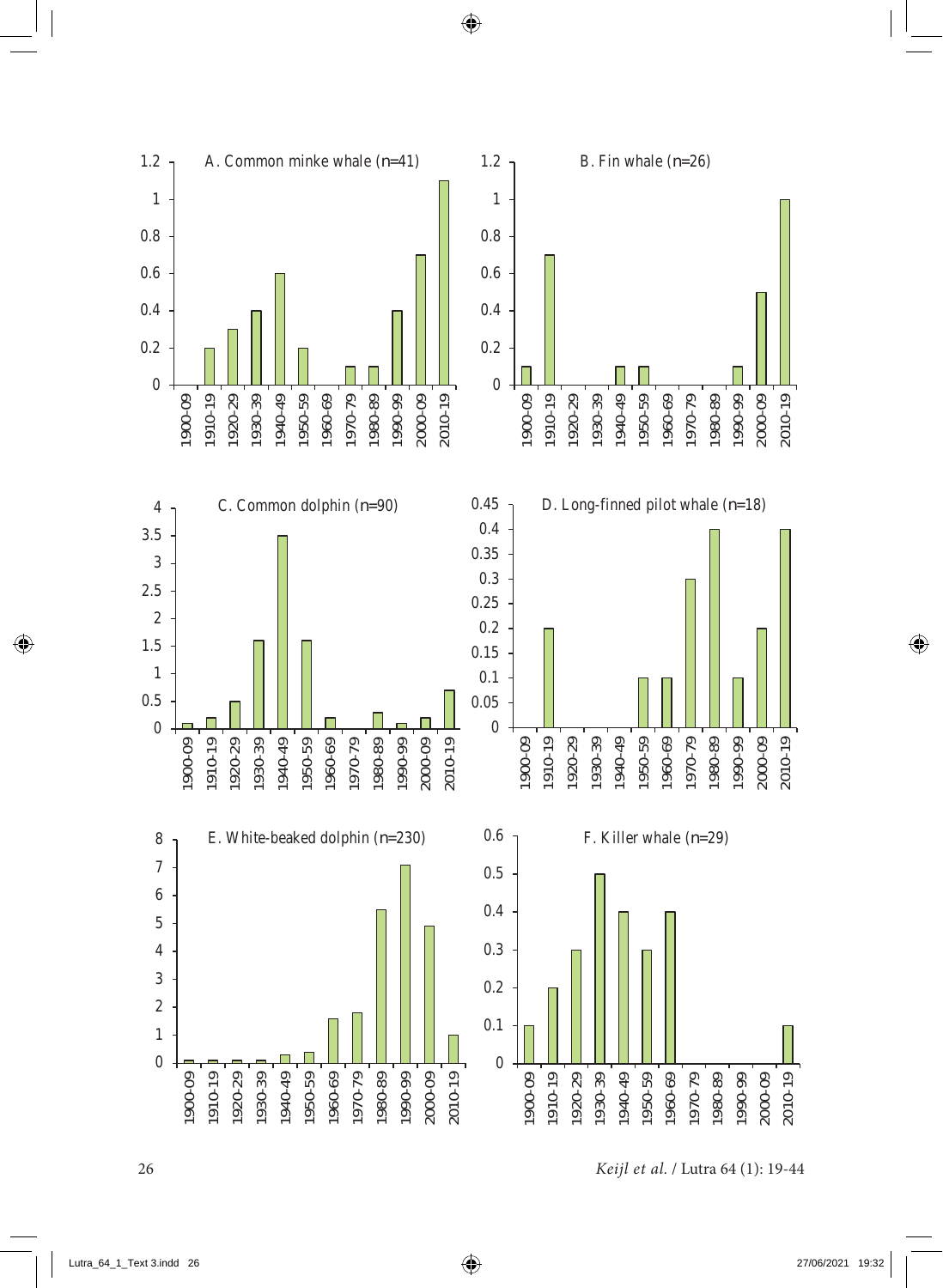

*Keijl et al.* / Lutra 64 (1): 19-44 27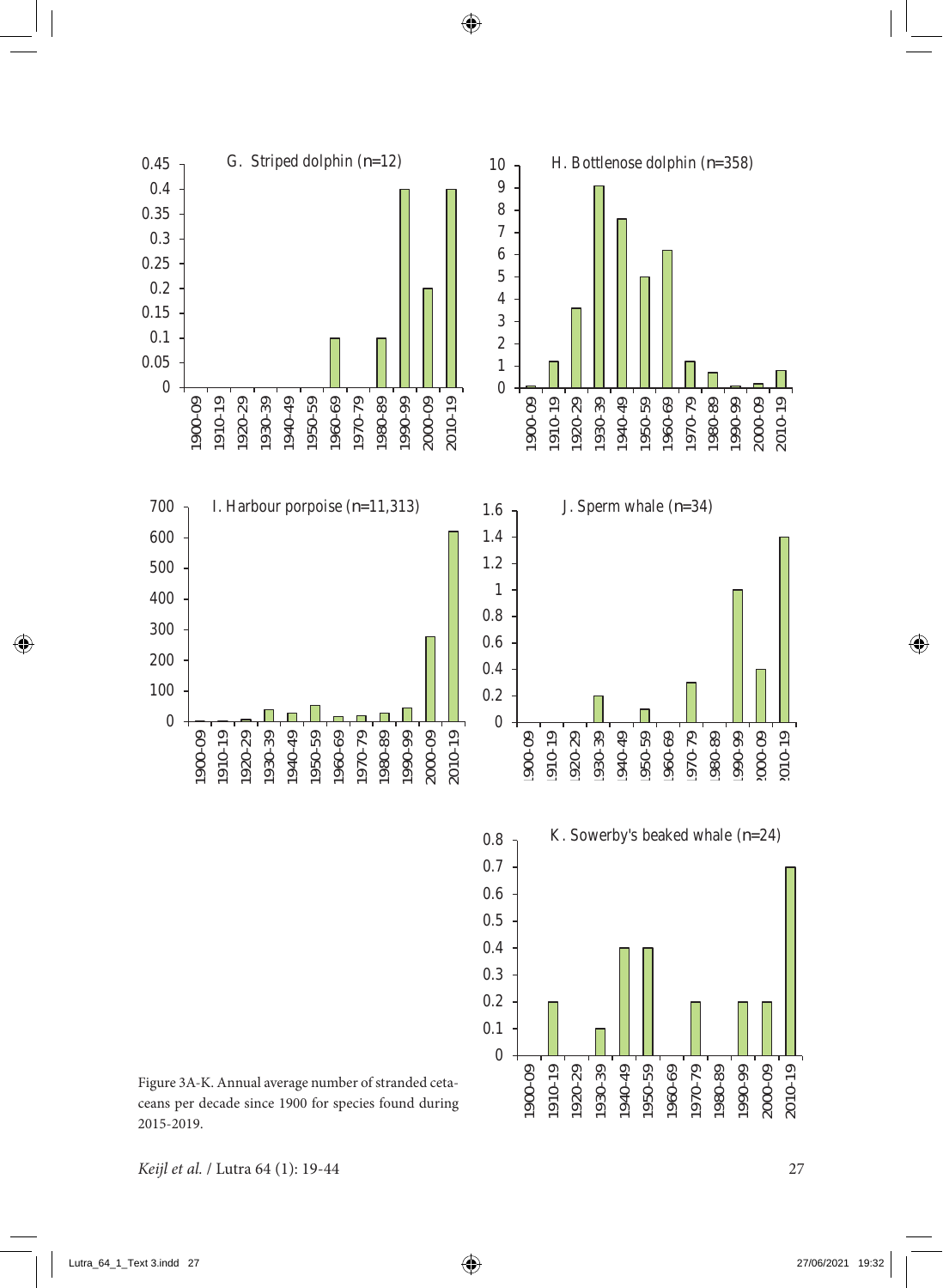

Figure 4. Fin whale, Ter Heijde, 10 September 2019. *Photo: Rinus Noort*.

Numbers of stranded fin whales in the Netherlands are naturally low, since the species does not occur in the southern North Sea, but the number transported into the North Sea seems to be increasing (figure 3B). The graph of strandings shows a remarkable similarity to that of minke whale. The database contains 41 fin whale records, the oldest dating back to 1306. Between 1901-2000, there were eleven recordings (on average 1 per decade), with a peak in November, when six out of eleven were reported. Of these, four were found in 1914 and their death was ascribed to exploding sea mines (van Deinse 1915). From 2001-2010 there were five (0.5 per year), from 2011-2019 ten (1 per year). The monthly pattern seems to have shifted to the summer period, with five out of eleven strandings in August and another five in June and September combined (figure 5).

#### **Common dolphin (***Delphinus delphis***)**

2015-2019: 5 records 2000-2014: 4 records Before 2000: 83 records



Figure 5. Strandings of fin whales per month in 1900- 2000 (pale bars) and 2001-2019 (dark bars) in the Netherlands.

31/1/2016 Zurich, Friesland. No length reported. Fairly fresh, but washed away by the incoming tide. Reported by I. Ruivenkamp and M. Bakker Paiva. Not necropsied.

21/2/2016 Harlingen, Friesland. Female, 189 cm, 62 kg (but parts missing). Rotten. Entire skeleton collected (RMNH.MAM.60630). Reported by G. Hehenkamp and D. Visser. Not necropsied.

2/9/2016 Wassenaar, Zuid-Holland (figure 6). Male, 220 cm, not weighed, stomach contents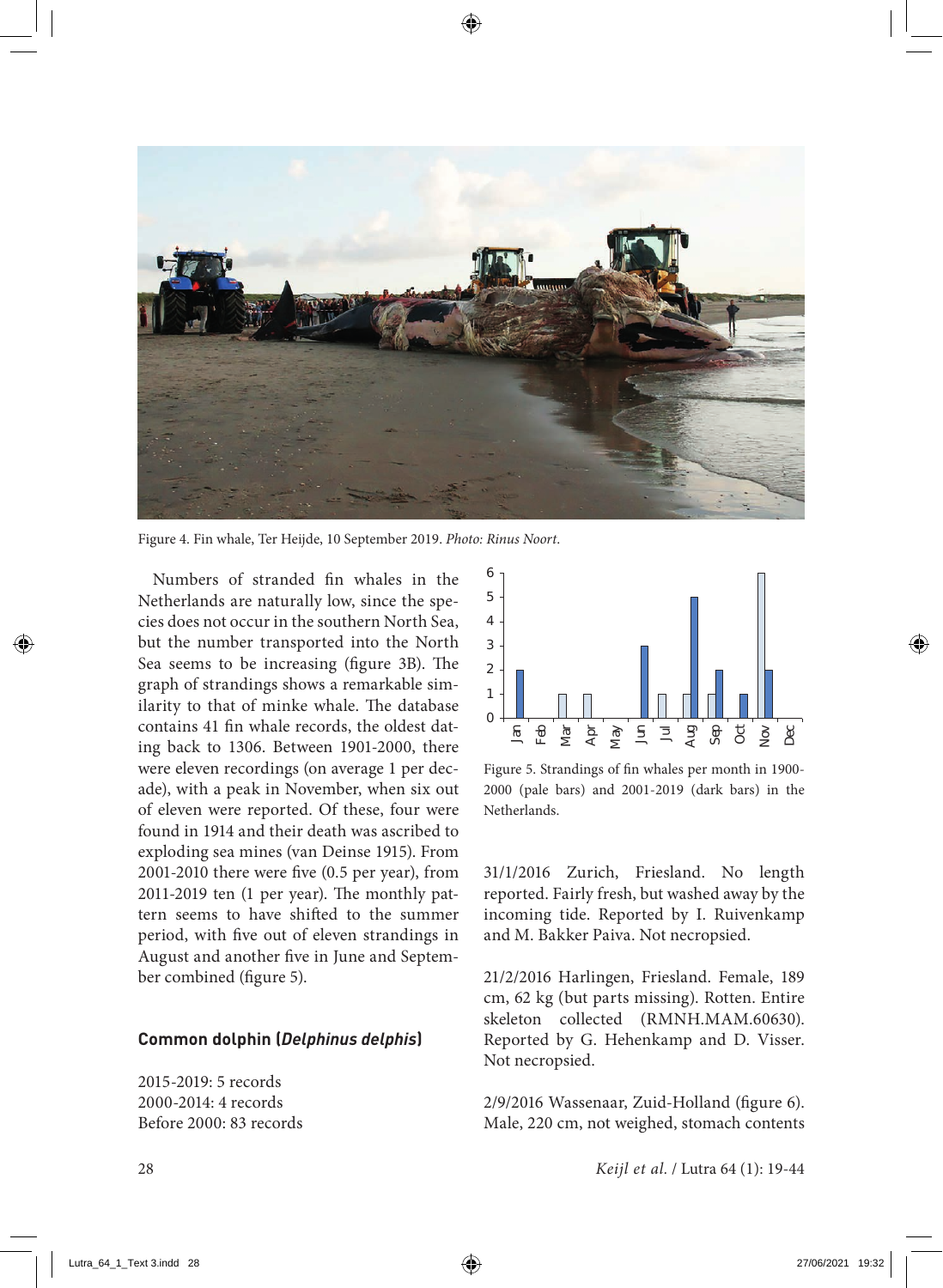

Figure 6. Common dolphin. Wassenaar, 2 September 2016. *Photo: Rinus Noort*.

collected. Skull and flipper collected (Utrecht University, collection number DD4). Reported by J. Warmenhoven and M. Groenenboom. Tissue sampled by Utrecht University (case no. DD4), no cause of death established due to the advanced state of decomposition.

11/4/2017 Nummer Eén, Zeeland. Female, 200 cm (estimated). Rotten. Skull, cervical vertebrae and flipper collected (RMNH. MAM.60364). Reported by P. Wolf. Tissue sampled by Utrecht University (case no. DD5), no cause of death established due to the advanced state of decomposition.

16/4/2018 Westenschouwen, Zeeland. Female, 154 cm (measured), 36 kg (weighed). Stranded alive, but died soon after. Skull collected (RMNH.MAM.60473). Reported by M. Henzel and L. Solé. Necropsied by Utrecht University (case no. DD6).

The stomach of the common dolphin from 2 September 2016 was filled with fish remains. The carcass was badly decomposed and it was impossible to establish the cause of death. The nature of the stomach contents suggests it had last fed in the southern British Channel or further south (M.F. Leopold & G.O. Keijl).

After a period of regular occurrence in the 1930s-1950s, common dolphin has become rare again in the North Sea (figure 3C).

# **Long-finned pilot whale (***Globicephala melas***)**

2015-2019: 3 records 2000-2014: 3 records Before 2000: 18 records (124 individuals)

11/1/2015 Hondsbossche Zeewering, Noord-Holland. Female, 417 cm (measured), 600 kg (weighed). Rotten, almost complete (fluke missing). Skeleton and tissue collected (RMNH.5069952). Reported by Van Oort/ Boskalis and A. Gronert. Necropsied by Utrecht University (case no. GM2).

2/12/2015 Vlissingen. Male, 470 cm (measured), not weighed. Rotten, complete. Skull, cervical vertebrae, first and second ribs and hyoid collected (RMNH.MAM.60470). Reported by J. van der Hiele.

18/11/2018 Egmond aan Zee, Noord-Holland (figure 7). Male, 550 cm (measured), 2021 kg (weighed). Stranded alive, but died soon after. Skull and tissue collected (RMNH. MAM.59217). Reported by L. IJsseldijk. Necropsied by Utrecht University (case no. GM4).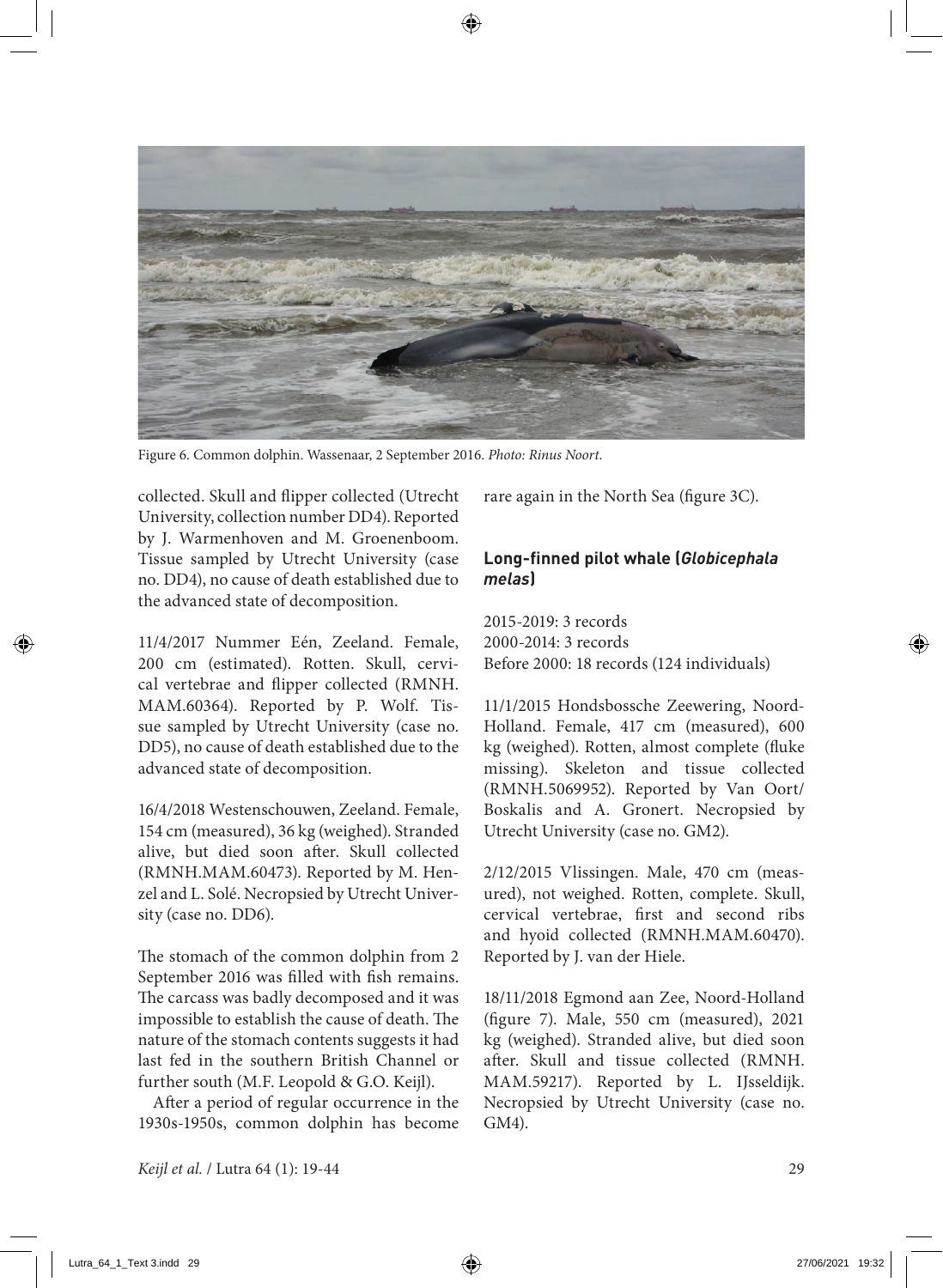

Figure 7. Long-finned pilot whale. Egmond aan Zee, 18 November 2018. *Photo: Hans Verdaat*.

After some mass strandings in the nineteenth century, there have only been strandings of solitary animals. Between 1950 and 2019, there were on average 0.22 strandings per year; there were four strandings from 1981-1989, and only one from 1990-1999 (figure 3D).

The pilot whale that stranded in 2015 died due to asphyxiation after a common sole (*Solea solea*) had become stuck in its nasal cavity, similar to the one that stranded a month earlier (IJsseldijk et al. 2015). The animal stranded in 2018 had died as a result of infectious disease (IJsseldijk & Gröne 2019b).

## **White-beaked dolphin (***Lagenorhynchus albirostris***)**

2015-2019: 2 records 2000-2014: 57 records Before 2000: 173 records

8/12/2017 Wijk aan Zee, Noord-Holland. Male, 262 cm (measured), 280 kg (weighed). Fresh, complete, probably stranded alive. Collected by Het Natuurhistorisch (number 17-214). Reported by Ruud van Wilgenburg. Necropsied by Utrecht University (case no. LA10).

7/8/2019 Kijkduin, Zuid-Holland. Female,

234 cm (measured), 214 kg (weighed). Collected (RMNH.MAM.59788). Live stranded. Reported by SOS Dolfijn, K. Kooimans and R. Noort. Necropsied by Utrecht University  $(case no LA11)$ .

Two white-beaked dolphins in five years is a very modest number compared to former times, when sometimes up to 13 per year were reported. Between 1960-1980, the average number of stranded individuals rose above one per decade and was soaring to an average of almost seven per year between 1981- 2000; in 2010-2019 it went back to one per year (figure 3E). A study on white-beaked dolphin strandings across the North Sea over a period of 27 years confirmed a northward shift, explained as a change in habitat due to climate change and its effect on distribution of prey (IJsseldijk et al. 2018a). See also MacLeod (2009) and Lambert et al. (2014) for more discussion on this issue and Schick et al. (2020) for causes of mortality of white-beaked dolphins in the southern North Sea.

# **Killer whale (***Orcinus orca***)**

2015-2019: 1 record 2000-2014: 5 records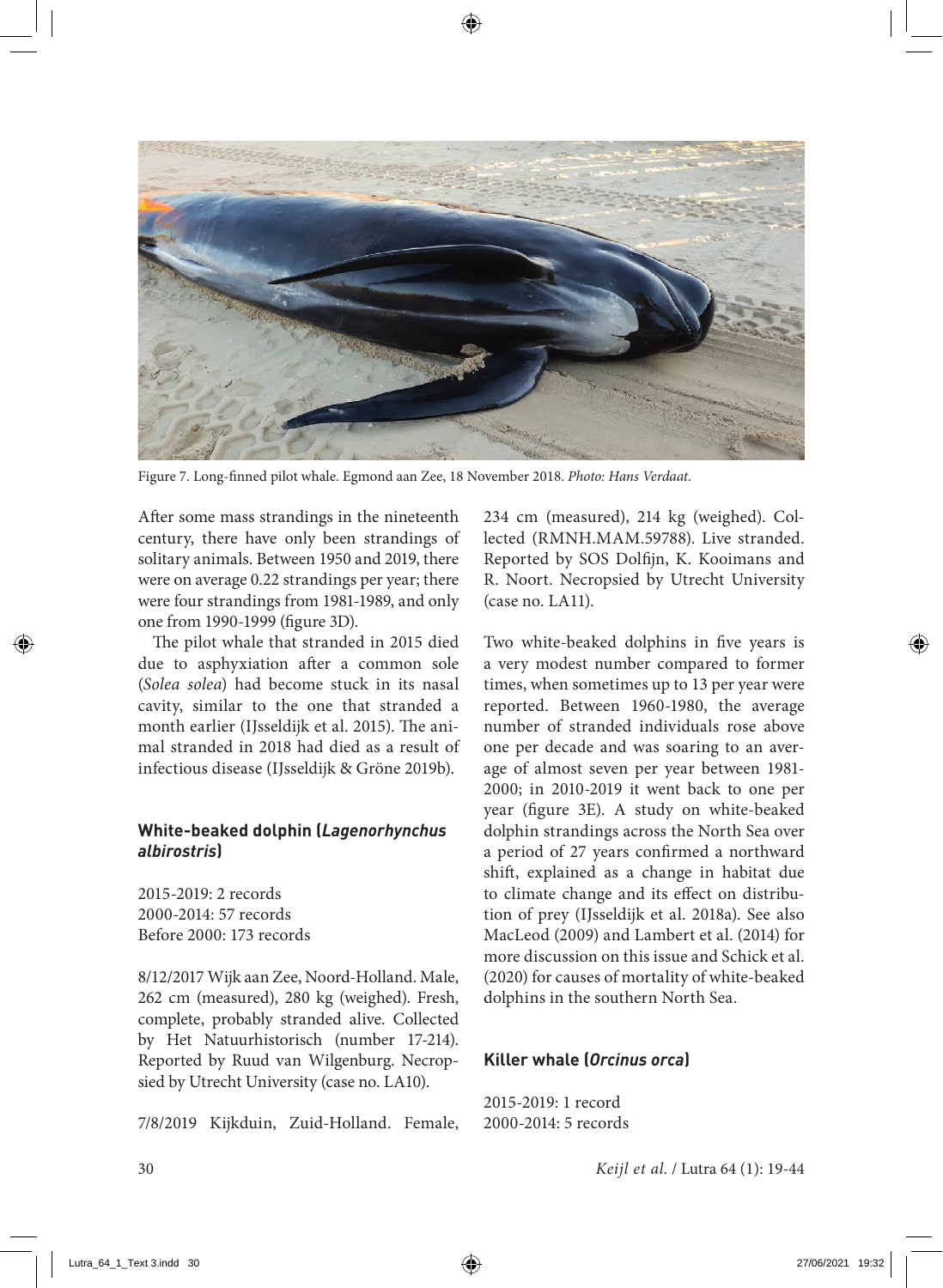

Figure 8. Strandings of killer whales (dark bars) and finds of bones (pale bars) in the Netherlands since 1900 (*n*=29).

Before 2000: 29 records

9/1/2017 Schiermonnikoog, Friesland. Part of skull. Reported by Thijs de Boer.

In the beginning of the twentieth century, some individuals apparently wandered south from the population present in the northern North Sea every now and then and got stranded in the Netherlands (figures 3f and 8). After the stranding in 1963 however, there has only been a single report, in 2010 (Keijl et al. 2016). All other records after 1963 refer to finds of bones or skulls only.

#### **Striped dolphin (***Stenella coeruleoalba***)**

2015-2019: 3 records 2000-2014: 3 records Before 2000: 6 records

19/1/2016 Ameland, Friesland (figure 9). Female, 220 cm (measured), 120 kg (weighed). Lactating female, possibly stranded alive. Collected (no collection number yet). Reported by J. Krol. Necropsied by Utrecht University (case no. SC1).

19/1/2016 Ameland, Friesland. Female, 125 cm (measured), 29 kg (weighed). Female, possibly stranded alive. Skeleton collected (RMNH.5070365). Reported by J. Krol. Necropsied by Utrecht University (case no. SC2).

25/10/2017 Zoutelande, Zeeland. Female, 205 cm (measured), 77.5 kg (weighed, but incomplete). Rotten, virtually complete. Skeleton and tissue collected (RMNH.MAM.60361.a-b). Male fetus in uterus, length 50 cm (measured), collected (RMNH.MAM.60361.c), tissue sampled by Utrecht University (case no. SC3).

The two that stranded on 19 January 2016 were a mother and her calf. Striped dolphin has a tropical-temperate distribution. The number of strandings is increasing (figure 3G), probably due to a rising number of individuals wandering north (e.g. Santos et al. 2008, Coombs et al. 2019).

#### **Bottlenose dolphin (***Tursiops truncatus***)**

2015-2019: 3 records 2000-2014: 7 records Before 2000: 359 records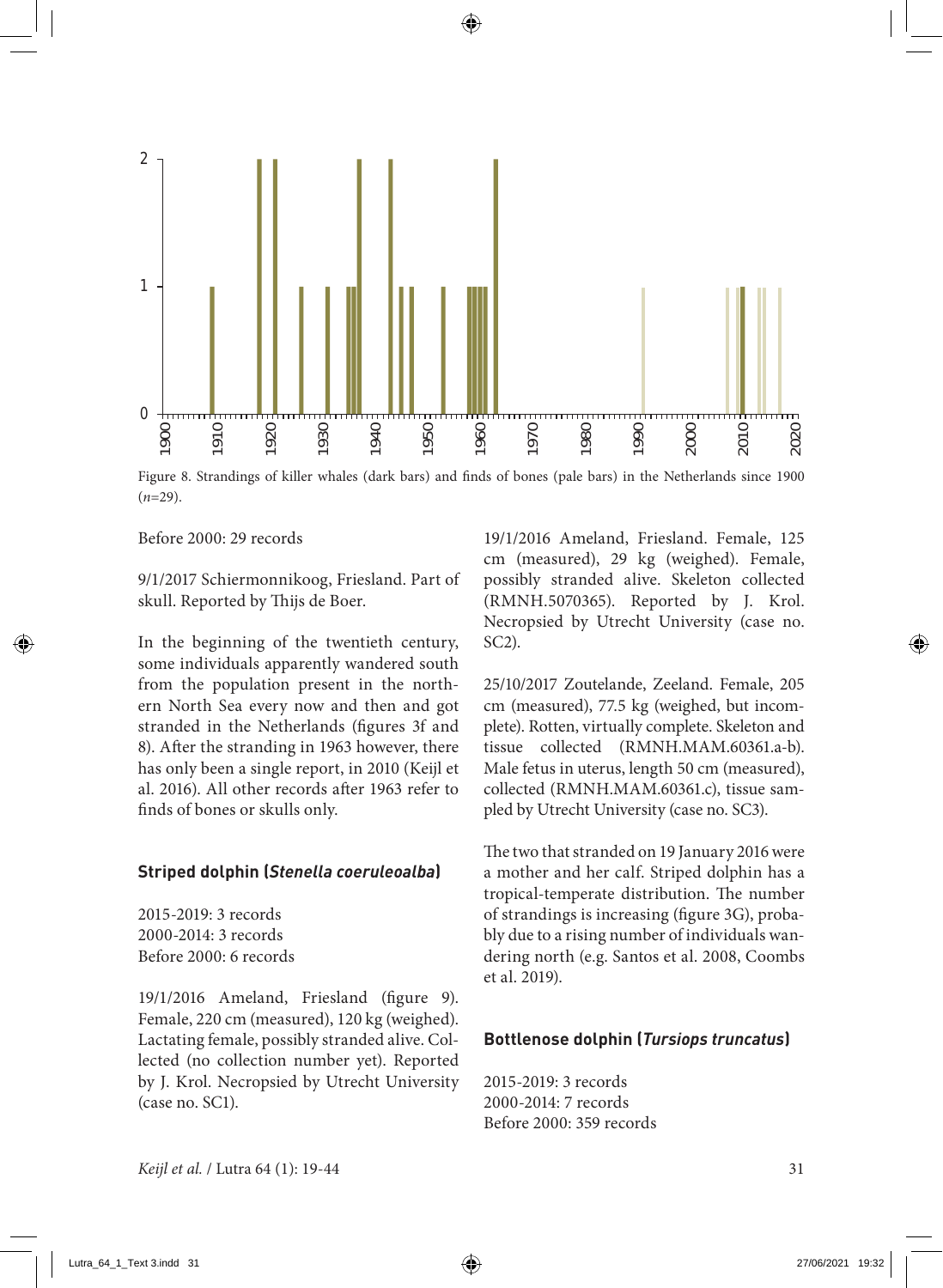

Figure 9. Striped dolphin. Ameland, 19 January 2016. *Photo: Johan Krol*.

4/1/2015 Terschelling, Friesland. Only right jaw. Reported by D. Ruyg.

13/5/2015 Noordwijk, Zuid-Holland. Only left jaw, not very recent. Reported by R. Noort.

18/12/2015 Schiermonnikoog, Friesland. Single recent vertebra. Reported by T. de Boer.

Between 1980 and 1983 there were seven records. After 1983 and up to and including 2019, the species was recorded 'in the flesh' only in 1988, 1991, 2007 and 2013 (all single specimens) and it has become much rarer since the 1960s, after a period of regular occurrence during the decades before (figure 3H).

#### **Harbour porpoise (***Phocoena phocoena***)**

2015-2019: 2651 records 2015: 309 2016: 667 2017: 689 2018: 478

2019: 508 2000-2014: 6312 records Before 2000: 2351 records

#### *Numbers and density*

Since the steep increase of stranded harbour porpoises in 2006, with 552 reported in that year, yearly totals have remained invariably high. The highest numbers were recorded in 2011 and 2013, with 888 and 875 respectively and, hence, the total number during 2010- 2019 was much higher than that in 2000-2009 (figure 3I). The numbers, however, fluctuate between years (figure 10). The average number of 530 stranded porpoises per year during 2015-2019 was lower than the 709 during the previous period (2008-2014, Keijl et al. 2016). This is mainly caused by the extremely high numbers in 2011 and 2013 and the unexpectedly low number in 2015. It was exactly ten years back, in 2005, when a similar low number (310) was recorded. The monthly pattern, with peaks in March and July-September, did not differ significantly from that during the previous period of 2008-2014, although the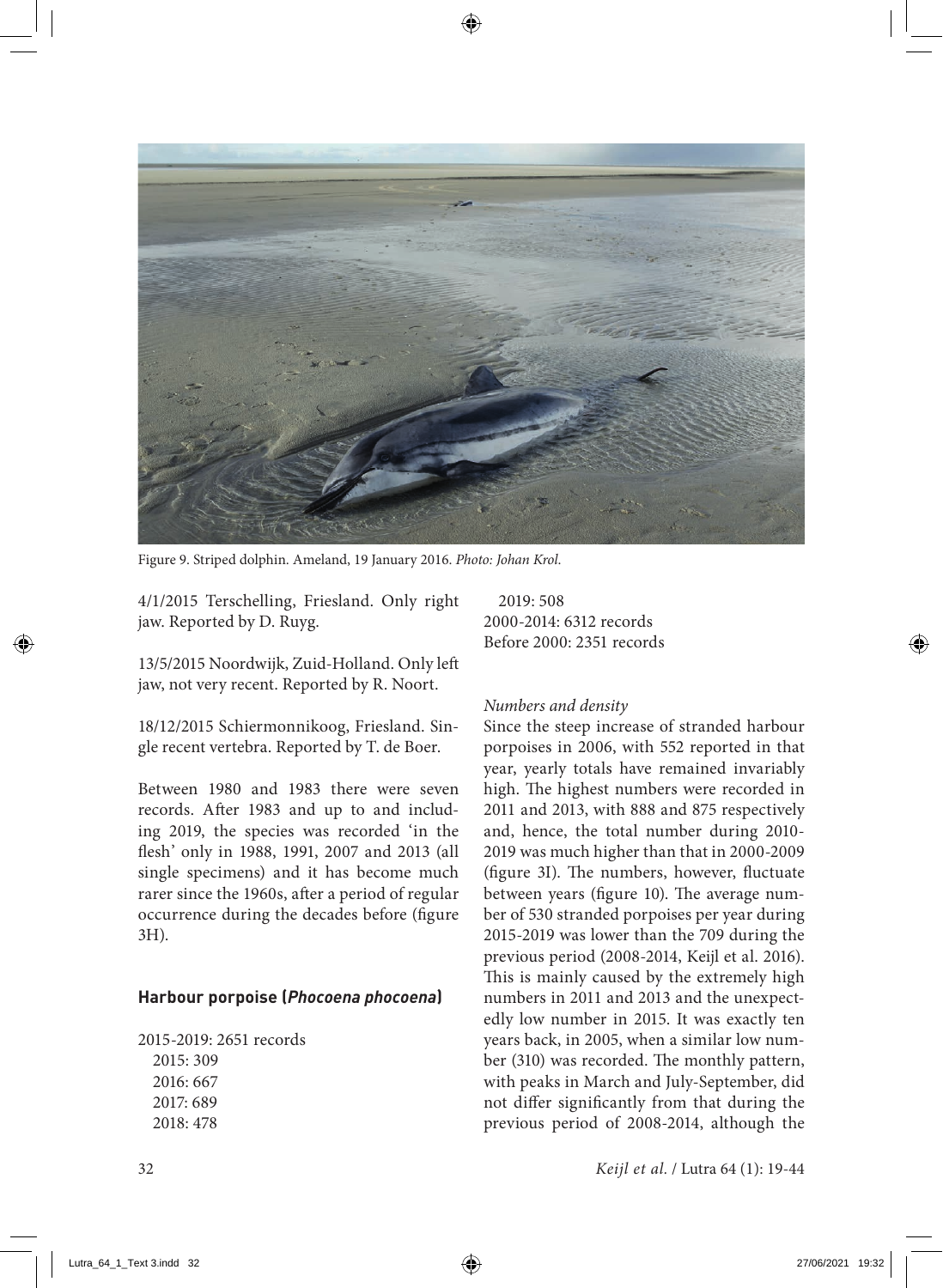

Figure 10. Number of dead harbour porpoise in 2015- 2019 along the Dutch coast (www.walvisstrandingen. nl, *n*=2651). Dark blue=Delta, blue=mainland coast, light blue=Wadden Sea.



Figure 11. Proportion of dead harbour porpoise in three subareas in 2015-2019. D=Delta, M=mainland coast (= provinces of Noord-Holland and Zuid-Holland), W=Wadden Sea.

peak in March was lower and the one in summer more pronounced.

The percentage of harbour porpoise found in the three subareas – Delta, mainland coast and Wadden Sea – are comparable, with each making up about a third of the total (figure 11). This seems odd, as the coastline length of the Delta makes up 43% of the total coastline, and that of the Wadden Sea 41% (table 2). If the Western Scheldt, Eastern Scheldt and Wadden Sea proper are excluded, including the dead harbour porpoise (50 in Western Scheldt, 76 in Eastern Scheldt and 124 in Wadden Sea respectively, together making up 9.4% of the total), a higher proportion of harbour porpoise is to be found on the mainland coast, while the proportion on the beaches of the Delta and Wadden Sea islands drops slightly (table 3).

The density, expressed as the number of stranded harbour porpoise per kilometre per year, is 0.6 for the entire coastline, or 1.2 if the above mentioned 'inner waters' are excluded. The densities differ between subareas, with the highest density reported on the North Sea coast of the Wadden Sea islands (average 1.4), closely followed by the mainland coast (table 2). Within the Wadden Sea, the density is highest on the islands of Vlieland and Terschelling (close to 2). Areas with a density below 1.0 (Zeeuws-Vlaanderen, Schiermonnikoog) are probably under-recorded (Zeeuws-Vlaanderen, the beach of which is well visited, but largely by foreign tourists), or under-reported, because the area is extensive and difficult to survey (Schiermonnikoog).

#### *Sex and age*

Most people from the strandings network have seen hundreds of porpoises and are experienced in sexing individuals, even decomposed ones. However, there seems to be a tendency to report a male when a penis is visible, but to leave the sex undetermined if this is not the case. Also, some people are more prone to report the sex, or take measurements, than others. As reports of stranded harbour porpoises are frequently accompanied by digital photographs, it is often possible to sex an individual afterwards.

About half (53.5%) of the individuals in 2015-2019 was sexed, but the sexing rate differs clearly between subregions, with about three quarters sexed in the Delta and less than one fifth in Noord-Holland (even though this comprises 165 individuals). The proportion sexed has been fairly stable through the years (lowest in 2015 with 54.5%, highest in 2017 with 59.0%). The sex ratio seems to have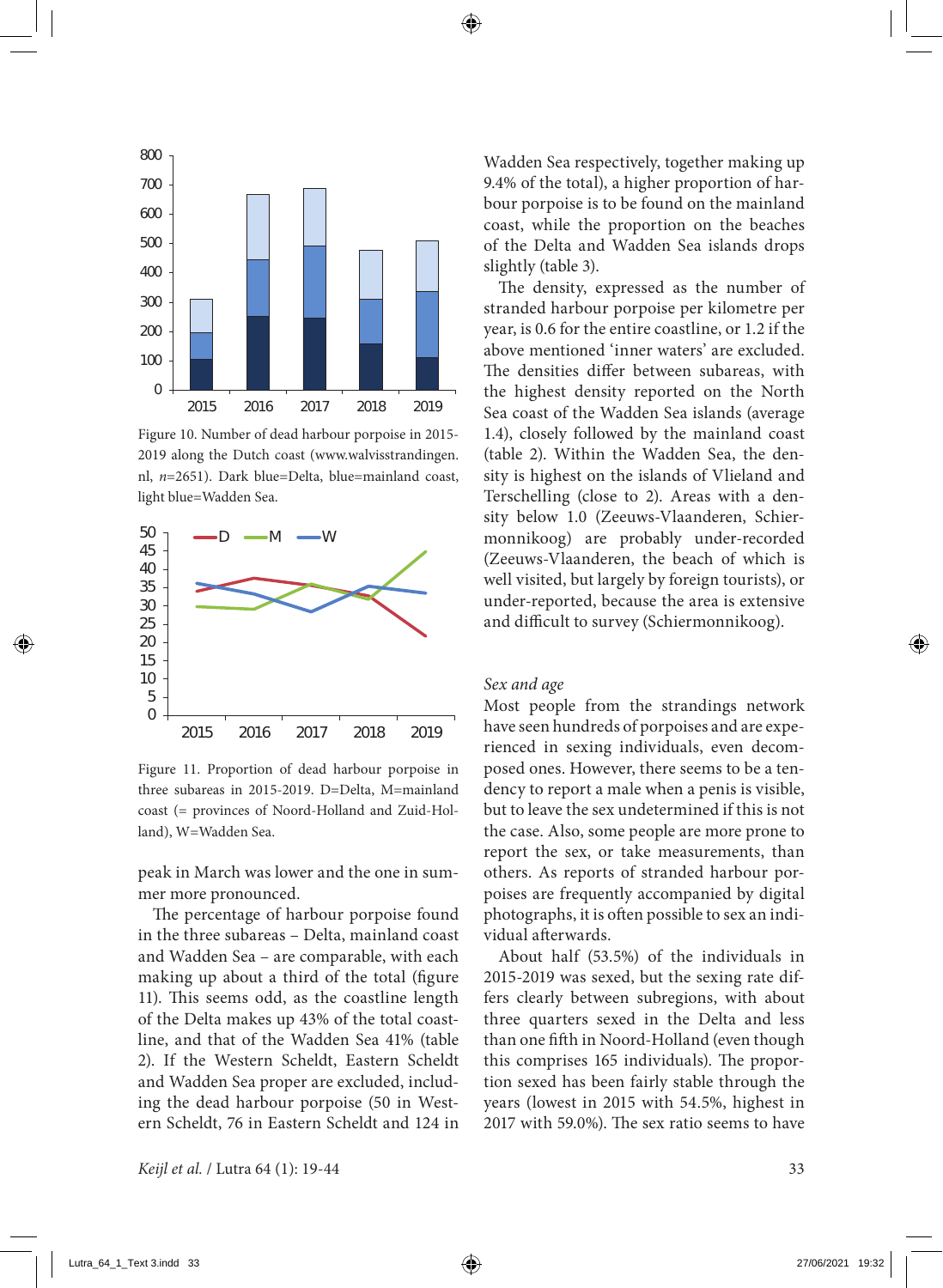Table 3. Relative proportion of harbour porpoise (including number, *n*) found in the three subareas (% porpoise) compared to the relative proportion of coastal length (% km). The same is presented separately for the Delta (breakdown Delta), where the North Sea coast is seprated from the inner waters, and for the Wadden Sea (breakdown Wadden Sea), where the sandy North Sea side of the islands is separated from the generally more muddy Wadden Sea proper. At the bottom the same is presented for the three subareas without the inner waters/Wadden Sea proper.

| Overall                 | % porpoise % km <i>n</i> porpoise |      |      |
|-------------------------|-----------------------------------|------|------|
| Delta                   | 32.7                              | 43.2 | 868  |
| Mainland                | 34.5                              | 16.2 | 914  |
| Wadden Sea (total)      | 32.8                              | 40.6 | 869  |
| Breakdown Delta         |                                   |      |      |
| North Sea               | 85.5                              | 30.9 | 742  |
| Inner Delta             | 14.5                              | 69.1 | 126  |
| Breakdown<br>Wadden Sea |                                   |      |      |
| North Sea               | 85.7                              | 27.9 | 745  |
| Wadden Sea              | 14.3                              | 72.1 | 12.4 |
| Without inner waters    |                                   |      |      |
| Delta                   | 30.9                              | 32.6 | 742  |
| Mainland                | 38.1                              | 39.6 | 914  |
| Wadden Sea              | 31.0                              | 27.7 | 745  |

been stable during the past twenty years, with a slight skew towards males (58.0%) (58.2% in 2008-2015, 59.0% in 1998-2007). During 2008-2014, the percentage of males decreased from south to north, but this was not the case during the period under discussion, nor during 1998-2007.

From 41.3% we estimated the age (as deduced from length; <90 cm = neonate, 90-130 cm = immature,  $>130$  cm = mature, *n*=1096; cf. Olafsdóttir et al. 2003). Over half were immature (55.3%), the minority neonate (8.7%). Of neonates 63.6% was male, of immatures 60.9%, of adults 46.5%. Most neonates are found in the Wadden Sea area (40%,

*n*=135) and about a quarter (27.4%) in the Delta. The numbers however are low (only 27 per year). Between the subareas, there is not much difference in the percentage of neonates relative to the local (stranded) population (11- 15%). The proportion of immatures along the coast of Zuid-Holland appears on the high side (60.8%, *n*=606) compared to the other subareas (51.8-55.6%), though lower than in the previous periods. Similar to the previous period, dead adults were (much) more common in the north of the country (46.8% compared to 14.1-23.1% in the other subareas).

#### *Causes of death*

During 2015-2019 244 harbour porpoises were examined *post-mortem* at Utrecht University, an average of 49 per year. The aim of this investigation is to determine the cause of death of each individual (see IJsseldijk et al. 2016, 2017, 2018b). A comparison of causes of death between 2008-2013 and 2016-2019 shows a modest rise in infectious disease (24% versus 30%), a decrease of by-catch (18% versus 11%) and a stable influence of grey seal attacks (25% versus 24%). There is however a notable difference in porpoises dying acutely from a grey seal attack, or dying from infection following a (failed) grey seal attack (see also Foster et al. 2019, Gilbert et al. 2020). In the first period 67% died acutely and 33% died of infected wounds (*n*=118), in the second period these percentages were virtually equal (51% *versus* 49%, *n*=55). Comparison among the causes of death between the two periods is hampered by a difference in selected harbour porpoise (all carcasses, or mainly fresh ones, in the first period, to exclusively fresh ones in the second). Other causes of death are food shortage/emaciation (15%) and 'other', among which trauma (10%) (IJsseldijk et al. 2016-2020a). The reason for investigating fresh harbour porpoise only is that it is difficult to get (all, or any) reliable pathological results from decomposed carcasses. However, it puts a bias on the results of both *post-mortem* examination and diet,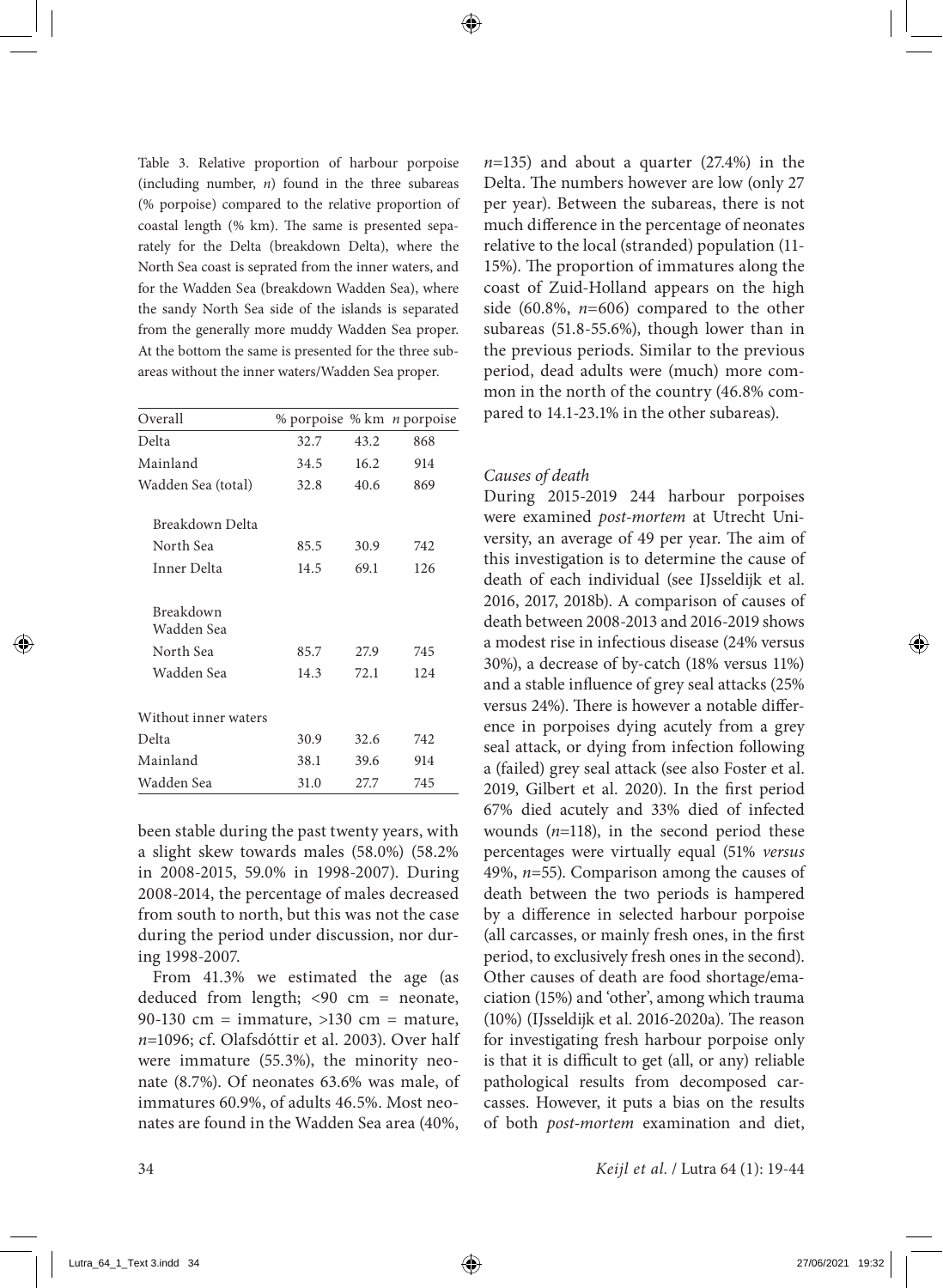because it is likely that fresh porpoise have died near-shore, and their cause of death may differ from those that have died offshore.

#### **Sperm whale (***Physeter macrocephalus***)**

2015-2019: 9 records 2000-2014: 9 records Before 2000: 60 records

12/1/2016 Texel, Noord-Holland. Five males, stranded alive, all died within 12 hours. Lengths 960 cm, 1110 cm, 1010 cm, 1025 cm, 970 cm respectively. Tissue samples (RMNH. MAM.5070346 - 5070350, respectively) and stomach contents collected. Reported by R. Pop and S. de Wolf. Necropsied by Utrecht University (PM3-PM7).

14/1/2016 Texel, Noord-Holland. Male, 1100 cm (but measured inaccurately). Not collected, not necropsied but tissue collected by Utrecht University (case no. PM8). Reported by S. de Wolf.

6/5/2016 Schiermonnikoog, Friesland. Single tooth, probably from upper jaw. Reported by J. Loman-Bakkeveen.

1/12/2017 Domburg, Zeeland. Male, 1256 cm, 20,000 kg (weighed). Possibly stranded alive. Skeleton and tissue sample collected (RMNH. MAM.60366). Necropsied by Utrecht University (case no. PM9).

26/6/2018 Petten, Noord-Holland. Male, 1520 cm (measured), 47,000 kg (weighed). Alive, died same day. Complete skeleton collected (RMNH.MAM.60451). Necropsied by Utrecht University (case no. PM10).

In early 2016, an exceptional stranding of thirty sperm whales took place in the North Sea within a couple of weeks, with strandings spread over most countries bordering the south (see also figure 3J). Although five

sperm whales on a single spot on a single day were a unique event for our country, we were 'outnumbered' by Kaiser-Wilhelm-Koog in Germany, where eight stranded. It was presumed a natural event (IJsseldijk et al. 2018c), with increased solar activity coinciding with the timing of southward migration supposedly being the cause of sperm whales swimming south-east into the North Sea instead of following the Faeroe-Shetland Channel in a south-western direction (Vanselow et al. 2017). The animal found in 2017 was emaciated and general debilitation likely resulted in its live stranding, whilst the sperm whale found from 2018 died as a result of infectious disease (IJsseldijk & Gröne 2018a, 2018b).

# **Sowerby's beaked whale (***Mesoplodon bidens***)**

2015-2019: 4 records 2000-2014: 5 records Before 2000: 16 records

7/3/2016 Borssele, Zeeland (figure 12). Male, 434 cm (measured), 930 kg (weighed). No bones collected. Reported by J. van der Hiele. Necropsied by Utrecht University (case no. MB2).

10/9/2016 near Hoorn, Terschelling. Male, 405 (measured), not weighed. Skull and tissue sample collected (RMNH.MAM.60000). Reported by SOS Dolfijn. Necropsied by Utrecht University (case no. MB3).

17/5/2017 Egmond aan Zee, Noord-Holland. Male, 323 cm (measured), 384 kg (weighed). Stranded alive, died soon after. Complete skeleton collected (RMNH.MAM.60001). Reported by M. Snijders. Necropsied by Utrecht University (case no. MB4)

31/8/2017 Serooskerke, Zeeland. Female, 349 cm (measured), 378 kg (weighed). Stranded alive, died soon after. Skeleton and tissue sample collected (RMNH.MAM.60360). Reported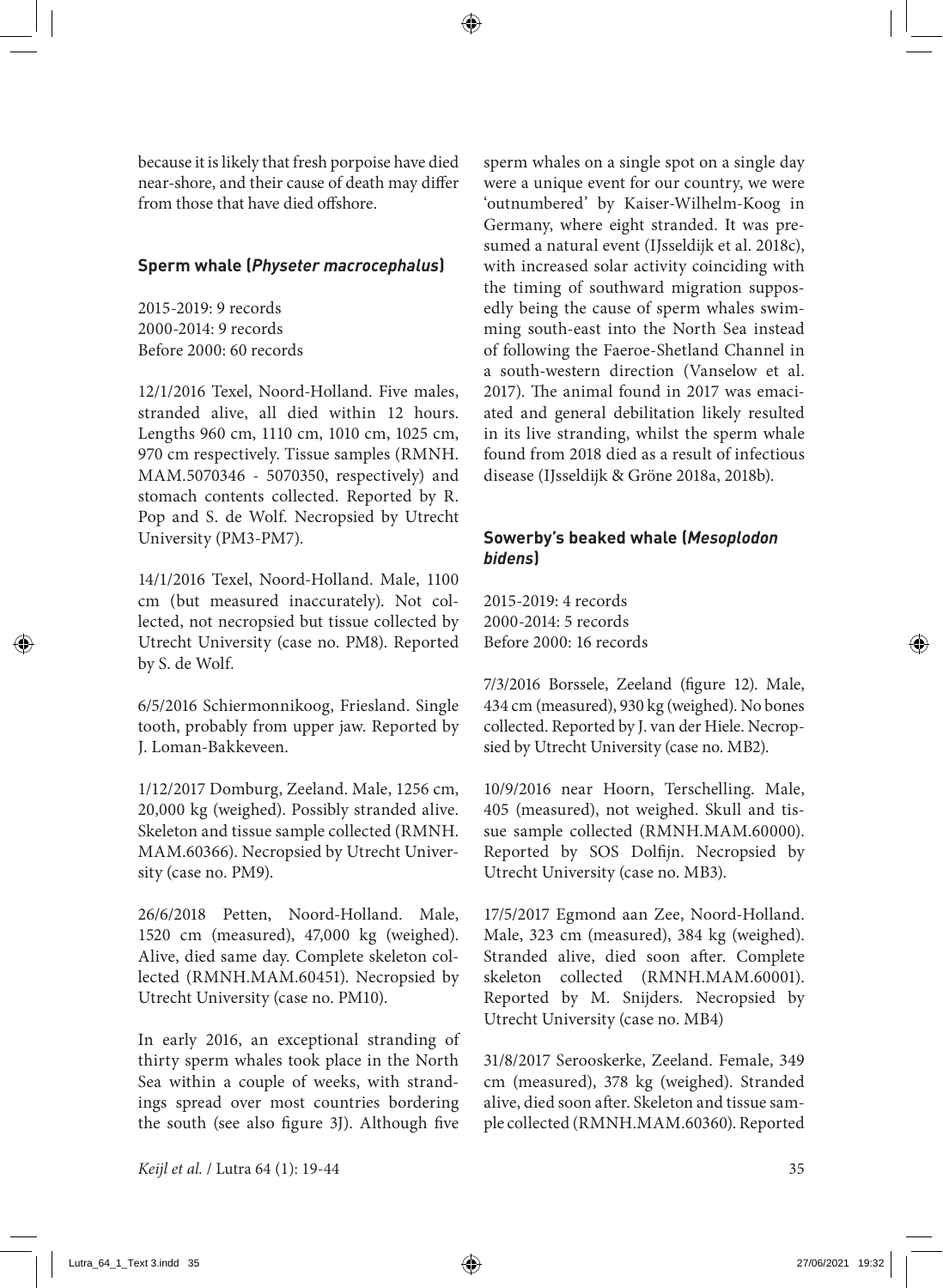

Figure 12. Sowerby's beaked whale. Borssele, 7 March 2016. *Photo: Joop Fama*.

by A. Dijkstra & L. van Hoven. Necropsied by Utrecht University (case no. MB5).

Sowerby's beaked whale is a rare visitor to the southern North Sea. The number of stranded individuals is low, but there seems to be a slight increase in strandings, with sixteen during the past century, but nine since 2000 (figure 3K). Almost 80% of the Sowerby's beaked whales in the Netherlands stranded during July-September.

## **Small whale**

1/5/2016 Texel, Noord-Holland. Part of skull only (basioccipitale) of a small whale, probably a toothed whale. Reported by W. van Setten.

#### **Dolphin**

13/8/2016, Ritthem, Zeeland. Floating in

Westerschelde, also reported on 14 August, possibly Bottlenose dolphin. Reported by J. van der Hiele.

15/3/2019, Wijk aan Zee, Noord-Holland. Rotting flesh and bones, skull absent. Two vertebrae collected (no collection number yet). Reported by R. van Wilgenburg.

1/4/2019 Goeree, Zuid-Holland. Part of skull, possibly bottlenose dolphin or white-beaked dolphin. Reported by S. Bout.

2/4/2019 Wassenaar, Zuid-Holland. Part of skull, possibly bottlenose dolphin or whitebeaked dolphin. Reported by A. Overklift and J. Seijn.

28/5/2019 Schiermonnikoog, Friesland. Shoulder blade, probably bottlenose dolphin. Reported by T. de Boer and Y. van den Hurk.

31/8/2019 Razende Bol, Noord-Holland. Reported as 'enormous dead animal, looked very much like long-finned pilot whale'. No photographs available. Reported to Zeehondencentrum Pieterburen.

#### **Beaked whale (***Mesoplodon* **spec.)**

24/4/2016 Terneuzen, Zeeland. Female, 530 cm (measured). Not collected, not necropsied.

This whale unfortunately got lost. Judging from the photographs (see www.walvisstrandingen.nl), Sowerby's beaked whale is a likely candidate.

# **Discussion**

Harbour porpoise is our commonest cetacean, and the commonest one found stranded on the beach, but there is a considerable number of species that also visits the southern North Sea on a more or less regular basis. Of the species that have occurred here since 1900, twelve may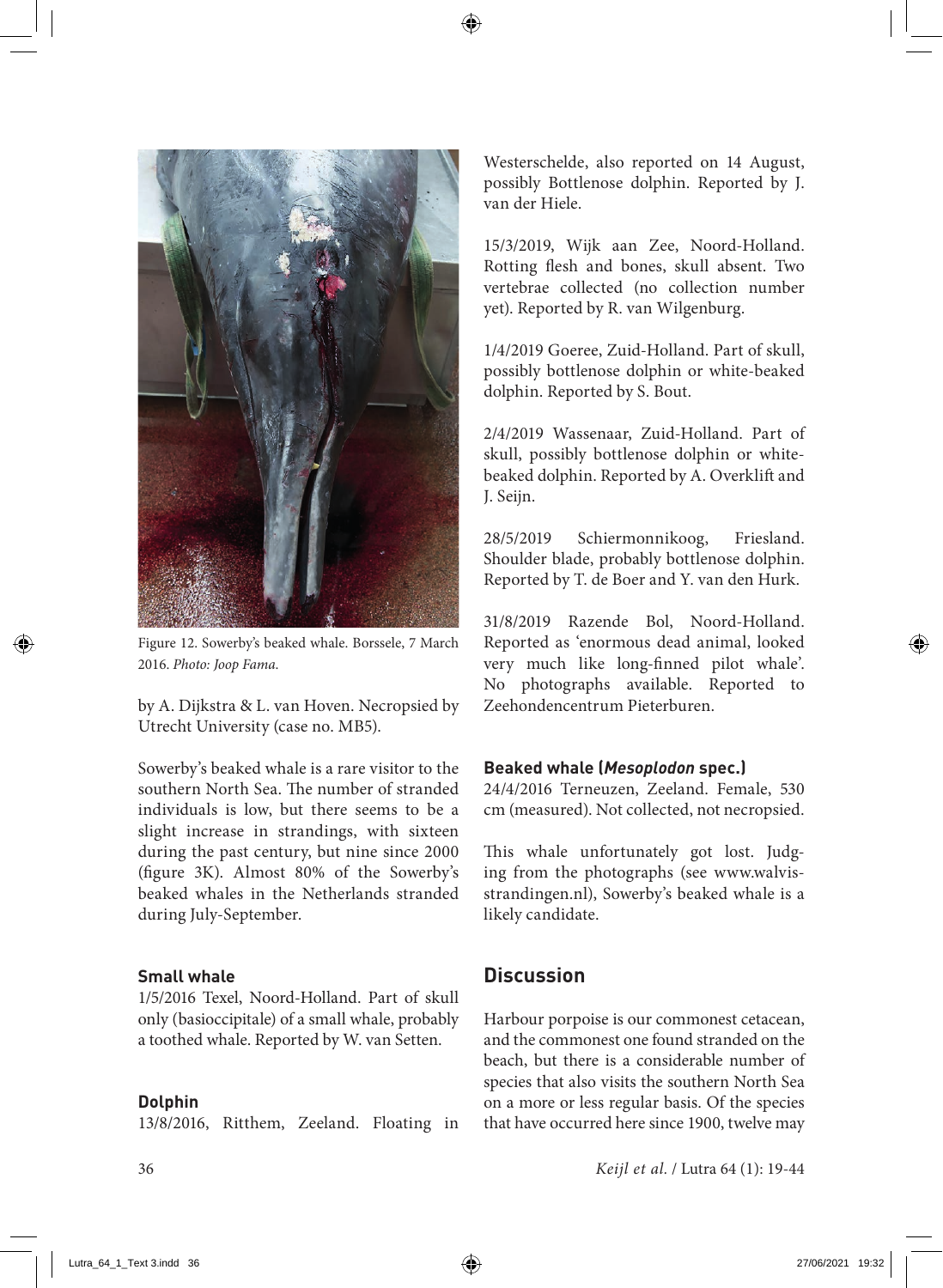be regarded as more or less regular, as they have been recorded in ten or more years. Of these, bottlenose whale (*Hyperoodon ampullatus*) is nowadays probably the rarest. There have been twelve individuals of this species in ten different years, but seven strandings took place prior to 1960, while the last bottlenose whale prior to 2020 stranded more than 25 years ago (2, in 1993) (but see Keijl 2020).

It is likely that the (slight) increase of fin whales taken into the North Sea on the bow of ships is connected to both the increase of the species in the Bay of Biscay in late summer (Edwards et al. 2015, Authier et al. 2018), the increase in ship traffic (Sardain et al. 2019), and in faster ships (Martinez & Castells 2009). For protection of this species, it is important to establish their provenance, for instance by looking into the diet, and the cause of death. Examining a dead cetacean can provide us with ecological and life history data that are difficult or impossible to obtain in other ways. It is therefore recommended that all beached cetaceans are investigated by qualified researchers, and material saved for potential future research (cf. Keijl et al. 2019).

Recently, IJsseldijk et al. (2020b) have assessed patterns and biological parameters of harbour porpoise stranded between 1990- 2017 on the North Sea shores of Scotland, England, Belgium, the Netherlands, Germany and Denmark. To make the data comparable to those of Hammond et al. (2017), the area was divided into six blocks. This resulted in the coast of the Netherlands being split into two sections (sections D and E), of which the southern section (D) formed a unity with Belgium and South-east England. The authors found the steepest increase in strandings in section E, the central and northern part of the Netherlands, while strandings in block D and in block F (the latter comprises the North Sea coast of Germany and Denmark), showed a less steep increase. The yearly pattern of strandings in blocks D and E were comparable, with two stranding peaks per year, as opposed to a single peak in the other blocks.

Densities, expressed as number of strandings per kilometre per year, were not presented. They can, however, be calculated here for Belgium using the data from Haelters et al. (2018), who reviewed strandings during 1995- 2017. The average density in Belgium increased through the years and varied between 0.05 and 2.28, being the lowest during the early years and the highest in 2013. As the pattern of strandings from the Belgian coast corresponded most with that of (the southern part of the British coast and) the southern half of the Netherlands (IJsseldijk et al. 2020b), we compared the density to the latter (figure 13). The pattern of strandings in Belgium indeed followed that from the Delta, although the density in Belgium was somewhat higher from 2003 onwards. Pattern and density however also correspond to other parts of the Dutch coastline. The strandings pattern per month in Belgium is also very similar to that in the Netherlands during 1995-2017, although the peak in spring in Belgium is slightly less pronounced.

Harbour porpoise is protected under several national and international legislation and agreements (e.g. Habitats Directive, ASCO-BANS). Population structure, mortality, food quality, food availability, disturbance, habitat loss, pollution and health are important factors to be assessed in order to protect the species in the North Sea. Fishing gear, especially gill nets and trammel nets, still appear to be an important cause of death (e.g. Jefferson & Curry 1994, Bjørge et al. 2013, IJsseldijk et al. 2016-2019). Since in the Netherlands the municipalities instead of the national authority are presently responsible for the implementation of local recreational fishery legislation (www.decentraleregelgeving.overheid.nl), there is no insight in the impact of gill net and set net fisheries on harbour porpoise mortality on a national scale. Recently, a study on professional set net fishery was conducted, resulting in a calculated by-catch of on average 23 individuals per year (Scheidat et al. 2018). On basis of this study, it was concluded that the annual population mortality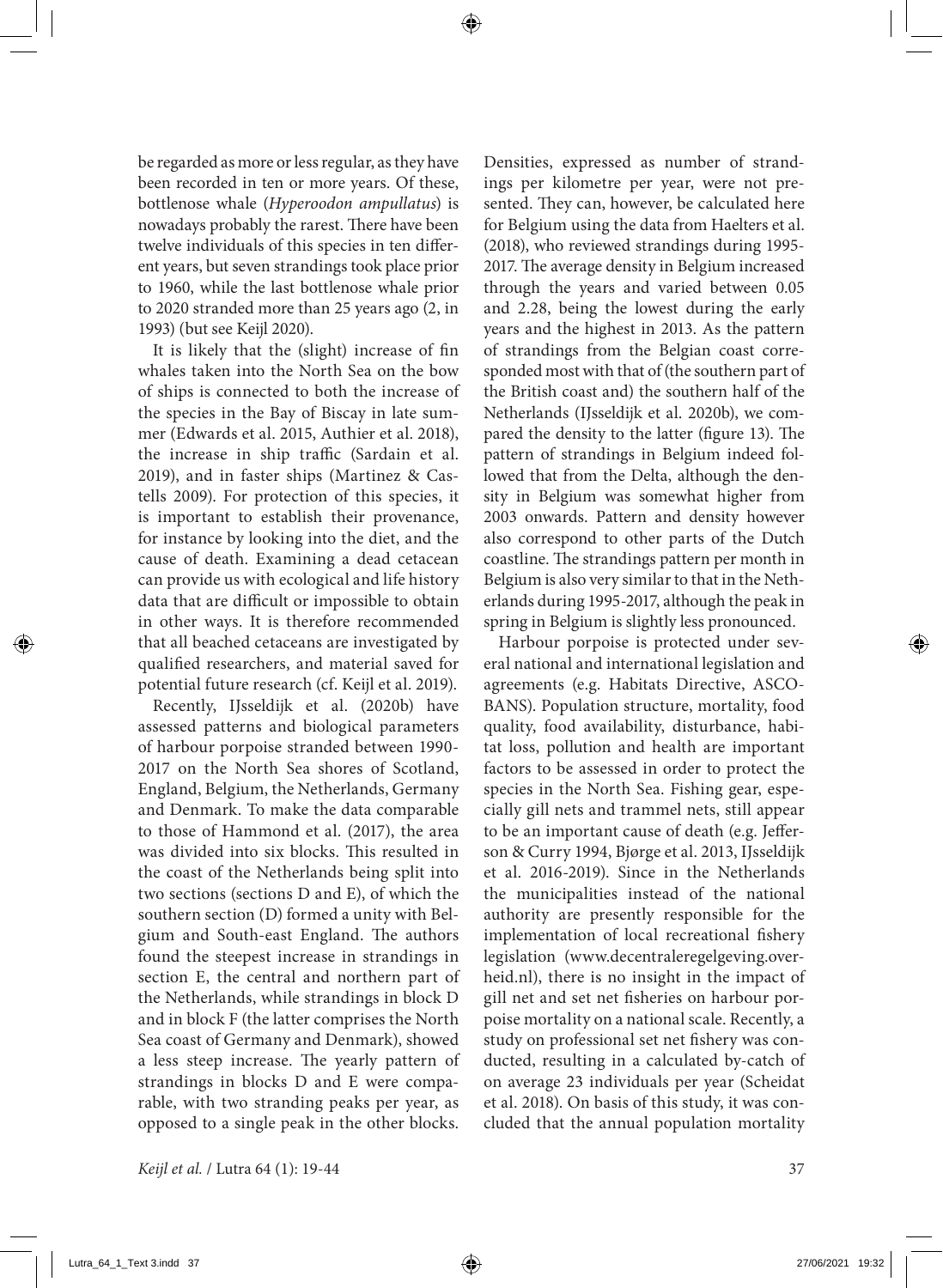

Figure 13. Density of stranded harbour porpoise in Belgium (*n*/km; Haelters et al. 2018) compared to the density in the Netherlands. D=Delta, M=mainland coast, W=Wadden Sea.

due to by-catch was lower than deemed unacceptable as defined by ASCOBANS (ASCO-BANS 2005, 2016). However, only Dutch ships were monitored, while there is also extensive set net and gill net fisheries taking place in Dutch waters by foreign countries, and by local fisheries as mentioned earlier. Although harbour porpoise are notoriously difficult to count, there is, according to Hammond et al. (2017), no proof of change in the population of harbour porpoise in the North Sea. For the major shift in distribution (Hammond et al. 2002, 2013, 2017), presence (www.trektellen. nl), density (e.g. Hammond et al. 2017, Geelhoed et al. 2020) and mortality (www.walvisstrandingen.nl) between years and between seasons, several theories have been proposed.

**Acknowledgements:** Numerous people and organisations contribute to the database of beached cetaceans in the Netherlands by reporting to www.walvisstrandingen. nl, www.waarneming.nl, www.zeezoogdieren.org, and to Sealcentre Pieterburen. Without them, it is impossible to monitor strandings in the Netherlands and they are thus gratefully acknowledged. We are also indebted to dr. Mardik Leopold (Wageningen Marine Research, Den Helder) for information on diet, to colleagues of the Faculty of Veterinary Medicine, Utrecht University for their contribution to the post mortem research on harbour porpoise and other cetaceans, and to Bram Langeveld (Het Natuurhistorisch) for information on whitebeaked dolphin. The photographers are acknowledged for their consent to publish their photographs. Dr. C. Kinze and J. Haelters are gratefully acknowledged for their improvements to the manuscript. Post-mortem examination of harbour porpoise are commissioned by the Ministry of Agriculture, Nature and Food Quality, through their 'statutory government duties' as managed by Wageningen University (2008–2015 under project number 140000353; 2016-2019 under project number WOT-04-009-045). Post-mortem examination of other (mostly fresh) cetaceans are also funded by the Dutch Government, and we would like to thank A.-M. Svoboda and G. Hoogerduijn for their support.

# **References**

Aarts, G., A.M. von Benda-Beckmann, K. Lucke, H.Ö. Sertlek, R. van Bemmelen, S.C.V. Geelhoed, S. Brasseur, M. Scheidat, F.P.A. Lam, H. Slabbekoorn & R. Kirkwood 2016. Harbour porpoise movement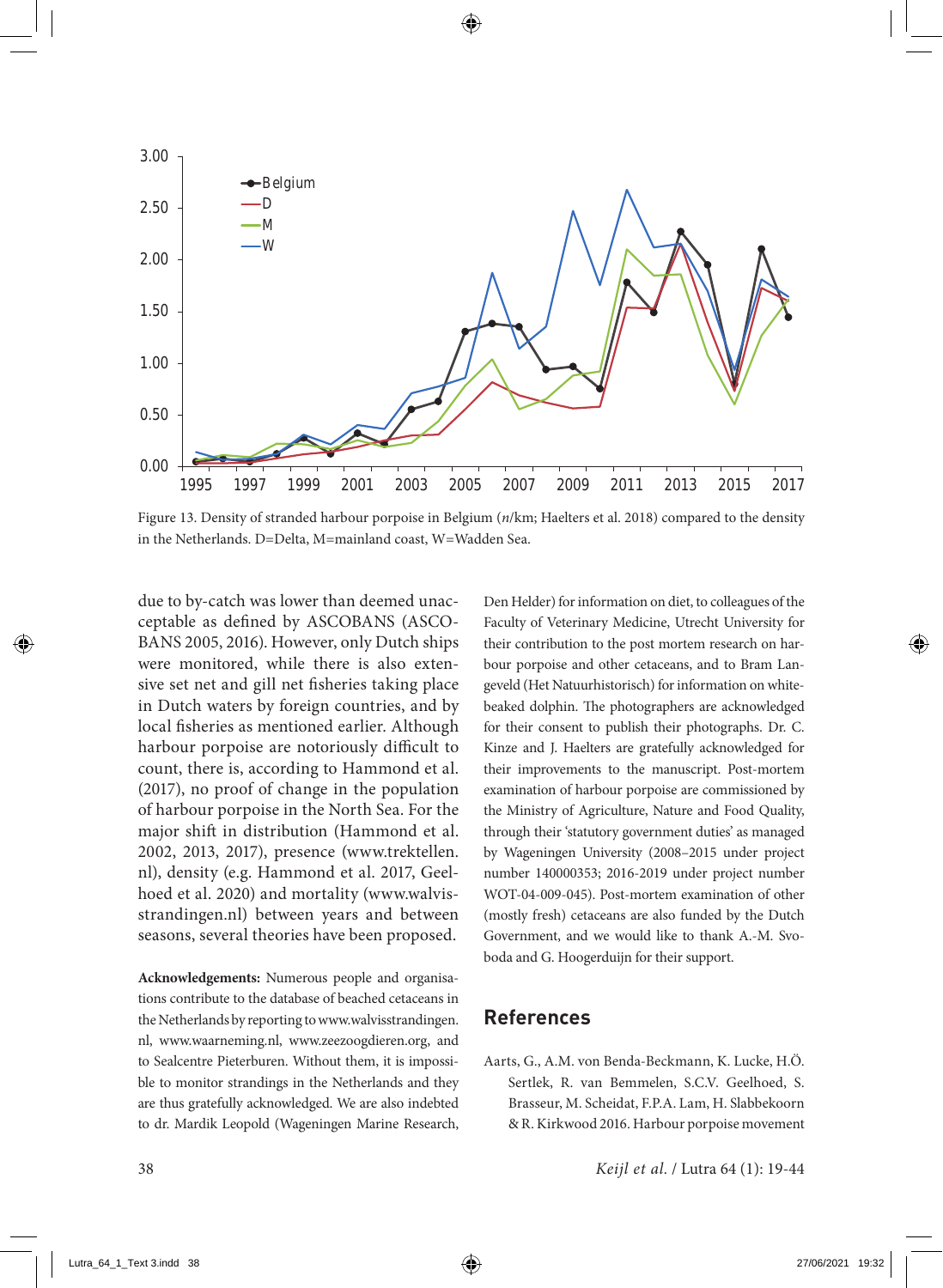strategy affects cumulative number of animals acoustically exposed to underwater explosions. Marine Ecology Progress Series 557: 261-275.

- Addink, M.J. & C. Smeenk 1999. The harbour porpoise *Phocoena phocoena* in Dutch coastal waters: analysis of stranding records for the period 1920-1994. Lutra 41: 55-80.
- Addink, M.J., T.B. Sorensen & M. Garcia Hartmann 1995. Aspects of reproduction and seasonality in the harbour porpoise from Dutch waters. In: A.S. Blix, L. Walloe & O. Ulltang (eds.). Whales, seals, fish and man: 459-464. Proceedings of the International Symposium on the Biology of Marine Mammals in the North East Atlantic. Tromso, Norway, 29 November - 1 December 1994. Elsevier, Amsterdam, the Netherlands.
- ASCOBANS 2005. Recovery plan for harbour porpoise (*Phocoena phcoena*) in the North Sea. Document AC 12/Doc.17. ASCOBANS, Bonn, Germany.
- ASCOBANS 2016. Resolution No. 5: Monitoring and mitigation of small cetacean bycatch. 8th Meeting of the Parties to ASCOBANS, Helsinki, Finland, 30 August – 1 September 2016. http:// www.ascobans.org/sites/default/files/document/ MOP8\_2016-5\_Bycatch.pdf
- Árnason, U., F. Lammers, V. Kumar, M.A. Nilsson & A. Janke 2018. Whole-genome sequencing of the blue whale and other rorquals finds signatures for introgressive gene flow. Science Advances 4: eaao9873. DOI: 10.1126/sciadv.aap9873.
- Autenrieth, M., A. Ernst, R. Deaville, F. Demaret, L. IJsseldijk, U. Siebert & R. Tiedemann 2017. Putative origin and maternal relatedness of male sperm whales (*Physeter macrocephalus*) recently stranded in the North Sea. Mammalian Biology 88: 156-160.
- Authier, M., G. Dorémus, O. van Canneyt, J. Boubert, G. Gautier, M. Doray, E. Duhamel, J. Massé, P. Petitgas, V. Ridoux & J. Spitz 2018. Exploring change in the relative abundance of marine megafauna in the Bay of Biscay, 2004-2016. Progress in Oceanography 166: 159-167.
- Bjørge, A., M. Skern-Mauritzen & M.C. Rossman 2013. Estimated bycatch of harbour porpoise (*Phocoena phocoena*) in two coastal gillnet fisheries in Norway, 2006-2008. Mitigation and implication for conservation. Biological Conservation 161: 164-173.

Blom, P. 1989. PCB's en chloorbevattende pesticiden

in bruinvissen. Projectgroep Chemie en Milieu. Subfaculteit scheikunde, Rijksuniversiteit Leiden. C.C.E. Special Report Series, 89-02: 1-44.

- Broekhuizen, S., K. Spoelstra, J.B.M. Thissen, K.J. Canters & J.C. Buys (red.) 2016. Atlas van de Nederlandse zoogdieren. Natuur van Nederland 12. Naturalis Biodiversity Center & EIS Kenniscentrum Insecten en andere ongewervelden, Leiden, the Netherlands.
- Camphuysen, C.J. & M.L. Siemensma 2011. Conservation plan for the Harbour Porpoise *Phocoena phocoena* in The Netherlands: towards a favourable conservation status. NIOZ Report 2011-07. Royal Netherlands Institute for Sea Research. Texel, the Netherlands.
- Camphuysen, C.J. & C. Smeenk 2016. Dwergvinvis *Balaenoptera acutorostrata*. In: S. Broekhuizen, K. Spoelstra, J.B.M. Thissen, K.J. Canters & J.C. Buys (red.). Atlas van de Nederlandse zoogdieren: 305-307. Natuur in Nederland 12. Zoogdiervereniging, Nijmegen / Naturalis Biodiversity Center & EIS, Kenniscentrum Insecten en andere ongewervelden, Leiden, the Netherlands.
- Camphuysen, C.J., C. Smeenk, M. Addink, H. van Grouw & O.E. Jansen 2008. Cetaceans stranded in The Netherlands from 1998 to 2007. Lutra 51: 87-122.
- Coombs E.J., R. Deaville, R.C. Sabin, L. Allan, M. O'Connell, S. Berrow, B. Smith, A. Brownlow, M. ten Doeschate, R. Penrose, R. Williams, M.W. Perkins, P.D. Jepson & N. Cooper 2019. What can cetacean stranding records tell us? A study of UK and Irish cetacean diversity over the past 100 yuears. Marine Mammal Science 35: 1527-1555.
- Edwards, E.F., C. Hall, T.J. Moore, C. Sheredy & J.V. Redfern 2015. Global distribution of fin whales *Balaenoptera physalus* in the post‐whaling era (1980-2012). Mammal Review 45: 197-214.
- Foster, G., A.M. Whatmore, M.P. Dagleish, H. Malnick, M.J. Gilbert, L. Begeman, S.K. Macgregor, N.J. Davison, H.J. Roest, P. Jepson, F. Howie, J. Muchowski, A.C. Brownlow, J.A. Wagenaar, M.J.L. Kik, R. Deaville, M.T.I. ten Doeschate, J. Barley, L. Hunter & L.L. IJsseldijk 2019. Forensic microbiology reveals that *Neisseria animaloris* infections in harbour porpoises follow traumatic injuries by grey seals. Scientific Reports 9: 14338.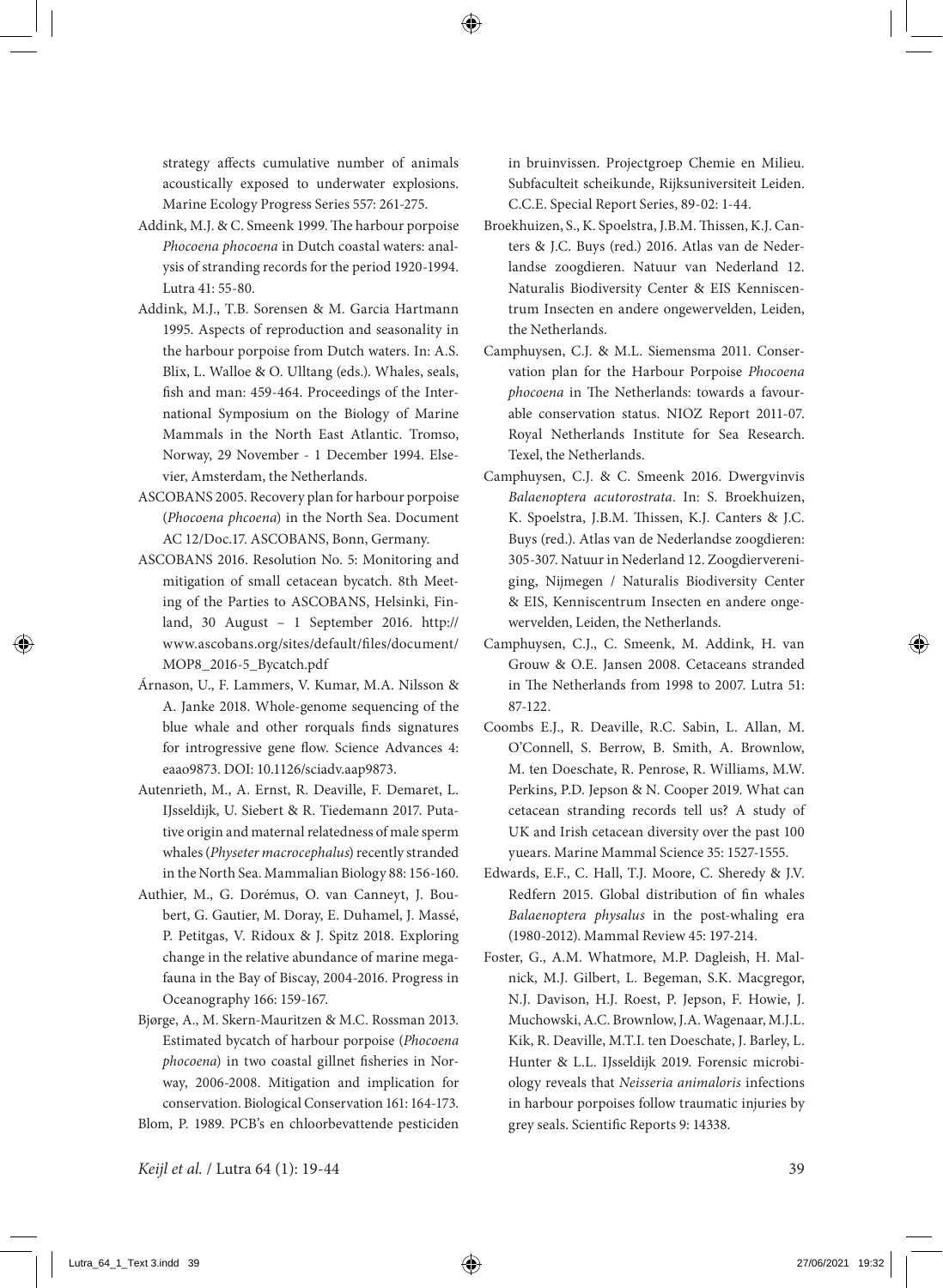- Geelhoed, S. & M. Scheidat 2016. Abundance of harbour porpoises (*Phocoena phocoena*) on the Dutch Continental Shelf, aerial surveys 2012-2017. Lutra 61: 127-136.
- Geelhoed, S.C.V., N. Janinhoff, S. Lagerveld & J.P. Verdaat 2020. Marine mammal surveys in Dutch North Sea waters in 2019. Wageningen University & Research report C016/20. Wageningen Marine Research (University & Research centre), Den Helder, the Netherlands.
- Gilbert, M.J., L.L. IJsseldijk, A. Rubio-García, A. Gröne, B. Duim, J. Rossen, A.L. Zomer & J.A. Wagenaar 2020. After the bite: bacterial transmission from grey seals (*Halichoerus grypus*) to harbour porpoises (*Phocoena phocoena*). Royal Society Open Science 7: 192079.
- Gilles, A., S. Viquerat, E.A. Becker, K.A. Forney, S.C.V. Geelhoed, J. Haelters, J. Nabe-Nielsen, M. Scheidat, U. Siebert, S. Sveegaard, F.M. van Beest, R. van Bemmelen & G. Aarts 2016. Seasonal habitatbased density models for a marine top predator, the harbor porpoise, in a dynamic environment. Ecosphere 7: e01367.10.1002/ecs2.1367.
- Haelters J., T. Jauniaux, F. Kerckhof, M. Potin & T. Vandenberghe 2016. Zeezoogdieren in België in 2015. Rapport BMM 16/01, MARECO 16/03. Koninklijk Belgisch Instituut voor Natuurwetenschappen (KBIN), Brussel / Oostende, Belgium.
- Haelters J., F. Kerckhof & T. Jauniaux 2018. Strandings of cetaceans in Belgium from 1995 to 2017. Lutra 61: 107-126.
- Hammond, P.S., P. Berggren, H. Benke, D.L. Borchers, A. Collet, M.P. Heide-Jorgensen, S. Heimlich, A.R. Hiby, M.F. Leopold & N. Oien 2002. Abundance of harbour porpoise and other cetaceans in the North Sea and adjacent waters. Journal of Applied Ecology 39: 361-376.
- Hammond, P.S., K. Macleod, P. Berggren, D.L. Borchers, L. Burt, A. Canadas, G. Desportes, G.P. Donovan, A. Gilles, D. Gillespie, J. Gordon, L. Hiby, I. Kuklik, R. Leaper, K. Lehnert, M.F. Leopold, P. Lovell, N. Oien, C.G.M. Paxton, V. Ridoux, E. Rogan, F. Samarra, M. Scheidat, M. Sequeira, U. Siebert, H. Skov, R. Swift, M.L. Tasker, J. Teilmann, O. Van Canneyt & J.A. Vazquez 2013. Cetacean abundance and distribution in European shelf water to inform conservation and manage-

ment. Biological Conservation 164: 107-122.

- Hammond, P.S., C. Lacey, A. Gilles, S. Viquerat, P. Börjesson, H. Herr, K. Macleod, V. Ridoux, M.B. Santos, M. Scheidat, J. Teilmann, J. Vingada & N. Øien 2017. Estimates of cetacean abundance in European Atlantic waters in summer 2016 from the SCANS-III aerial and shipboard surveys. Report. St. Andrews, Scotland, UK.
- Husson, A.M. & P.J.H. van Bree 1972. Strandingen van Cetacea op de Nederlandse kust in 1970 en 1971. Lutra 14: 1-4.
- IJsseldijk, L.L. & A. Gröne (eds) 2018a. Onderzoeksresultaten gestrande potvis te Domburg: pathologie, dieet en vervuiling. Intern rapport UU. Departement Pathobiologie, Faculteit Diergeneeskunde, Universiteit Utrecht, the Netherlands.
- IJsseldijk, L.L. & A. Gröne (eds) 2018b. Onderzoeksresultaten potvis Petten 2018: pathologie, dieet en vervuiling. Intern rapport UU. Departement Pathobiologie, Faculteit Diergeneeskunde, Universiteit Utrecht, the Netherlands.
- IJsseldijk, L.L. & A. Gröne (eds) 2019a. Onderzoeksresulaten aangevaren gewone vinvis, haven van Vlissingen 2019. Rapport Universiteit Utrecht. Departement Pathobiologie, Faculteit Diergeneeskunde, Universiteit Utrecht, the Netherlands.
- IJsseldijk, L.L. & A. Gröne (eds) 2019b. Onderzoeksresultaten gestrande griend te Egmond aan Zee, 2018: Pathologie, dieet en gehoorschade onderzoek. Rapport Universiteit Utrecht. Departement Pathobiologie, Faculteit Diergeneeskunde, Universiteit Utrecht, the Netherlands.
- IJsseldijk, L.L., M.F. Leopold, E.L. Bravo Rebolledo, R. Deaville, J. Haelters, J. IJzer, P.D. Jepson & A. Gröne 2015. Fatal asphyxiation in two Long-Finned Pilot Whales (*Globicephala melas*) caused by Common Soles (*Solea solea*). PLoS One 10(11): e0141951. DOI: 10.1371/journal.pone.0141951.
- IJsseldijk, L.L., M.J.L. Kik & A. Gröne 2016. Postmortaal onderzoek van bruinvissen uit Nederlandse wateren 2015. Intern rapport 2016. Universiteit Utrecht, Utrecht, the Netherlands.
- IJsseldijk, L.L., M.J.L. Kik, L. Solé & A. Gröne 2017. Postmortaal onderzoek van bruinvissen (*Phocoena phocoena*) uit Nederlandse wateren, 2016. WOTtechnical report 96. Wettelijke Onderzoekstaken Natuur & Milieu, WUR, Wageningen / Utrecht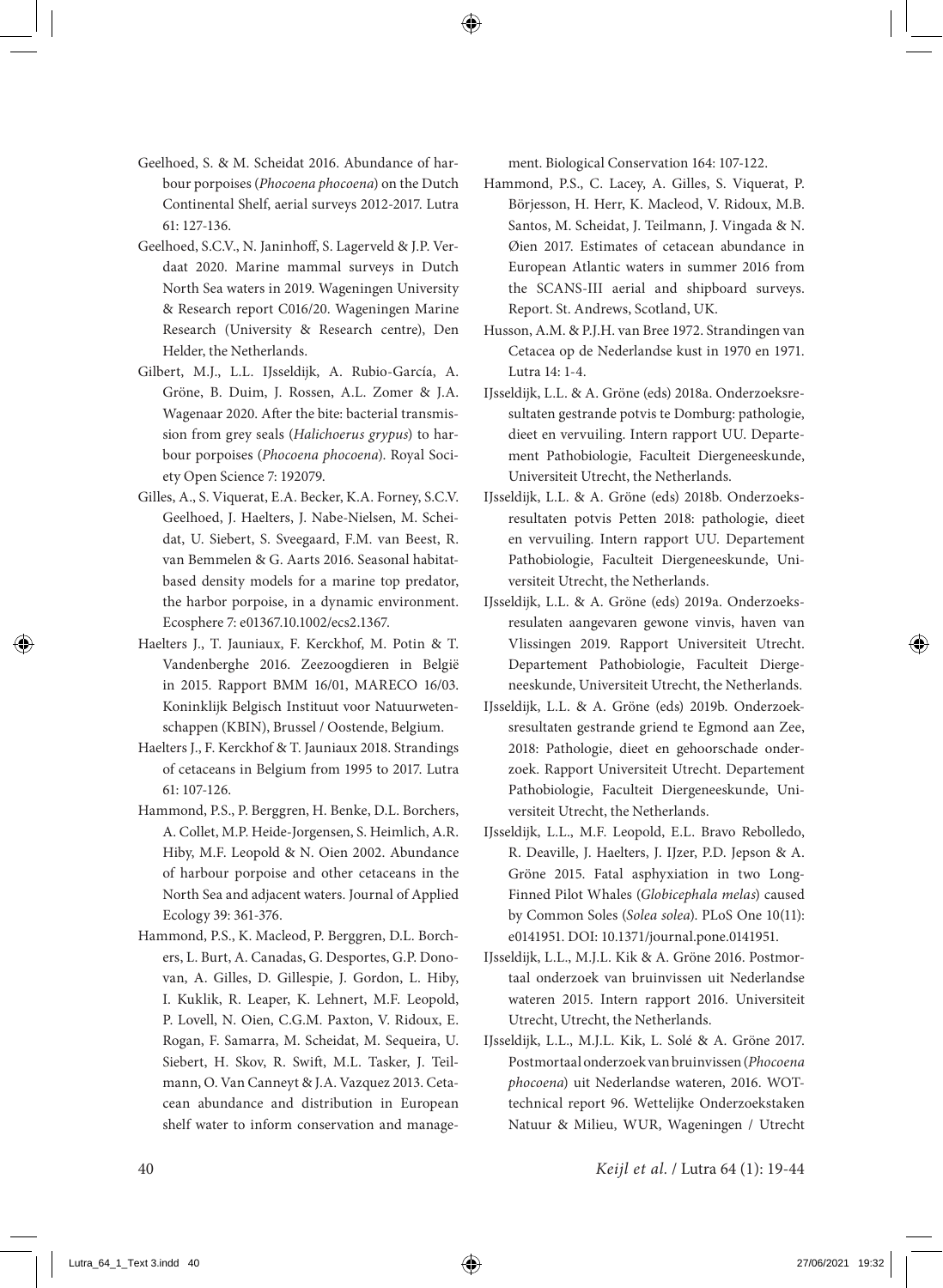University, Utrecht, the Netherlands.

- IJsseldijk, L.L., A. Brownlow, N.J. Davison, R. Deaville, J. Haelters, G. Keijl, U. Siebert & M.T.I. ten Doeschate 2018a. Spatiotemporal trends in whitebeaked dolphin strandings along the North Sea coast from 1991-2017. Lutra 61: 153-163.
- IJsseldijk, L.L., M.J.L. Kik & A. Gröne 2018b. Postmortaal onderzoek van bruinvissen (*Phocoena phocoena*) uit Nederlandse wateren, 2017. WOTtechnical report 116. Wettelijke Onderzoekstaken Natuur & Milieu,. WUR, Wageningen / Utrecht University, Utrecht, the Netherlands.
- IJsseldijk, L.L., A. van Neer, R. Deaville, L. Begeman, M. van de Bildt, J.M.A. van den Brand, A. Brownlow, R. Czeck, W. Dabin, M. ten Doeschate, V. Herder, H. Herr, J. IJzer, T. Jauniaux, L. Jensen, P.D. Jepson, W.K. Jo, J. Lakemeyer, K. Lehnert, M.F. Leopold, A. Osterhaus, M.W. Perkins, U. Piatkowski, E. Prenger-Berninghoff, R. Pund, P. Wohlsein, A. Gröne & U. Siebert 2018c. Beached bachelors: an extensive study on the largest recorded sperm whale *Physeter macrocephalus* mortality event in the North Sea. PLOS one 13(8): e0201221.
- IJsseldijk, L.L., M.J.L. Kik & A. Gröne 2019. Postmortaal onderzoek van bruinvissen (*Phocoena phocoena*) uit Nederlandse wateren, 2018. Biologische gegevens, gezondheidsstatus en doodsoorzaken. WOT-technical report 150. Wettelijke Onderzoekstaken Natuur & Milieu, WUR, Wageningen, the Netherlands.
- IJsseldijk, L.L., M.J.L. Kik, L. van Schalkwijk & A. Gröne 2020a. Postmortaal onderzoek van bruinvissen (*Phocoena phocoena*) uit Nederlandse wateren, 2019. Biologische gegevens, gezondheidsstatus en doodsoorzaken. WOt-technical report 184. Wettelijke Onderzoekstaken Natuur & Milieu, WUR., Wageningen, the Netherlands.
- IJsseldijk, L.L., M.T.I. ten Doeschate, A. Brownlow, N.J. Davison, R. Deaville, A. Galatius, A. Gilles, J. Haelters, P.D. Jepson, G.O. Keijl, C.C. Kinze, M. Tange Olsen, U. Siebert, C. Bie Thøstesen, J. van den Broek, A. Gröne & H. Heesterbeek 2020b. Spatiotemporal mortality and demographic trends in a small cetacean: strandings to inform conservation management. Biological Conservation 249: 1-10.
- Jansen, O.E. 2013. Fishing for food. Feeding ecology of harbour porpoises *Phocoena phocoena* and white-

beaked dolphins *Lagenorhynchus albirostris* in Dutch waters. PhD Thesis. Wageningen University, Wageningen, the Netherlands.

- Jefferson, T.A. & B.E. Curry 1994. Global review of porpoise (Cetacea: Phocoenidae) mortality in gillnets. Biological Conservation 67: 167-183.
- Keijl, G.O. 2017. Alweer een gewone vinvis in augustus. Https://www.walvisstrandingen.nl/nieuws/ alweer-een-gewone-vinvis-augustus.
- Keijl, G.O. 2020. Twee butskoppen gestrand in de Westerschelde. Https://walvisstrandingen.nl/nieuws/ twee-butskoppen-gestrand-de-westerschelde-0.
- Keijl, G.O., L. Begeman, S. Hiemstra, L.L. IJsseldijk, P. Kamminga & Seal Centre Pieterburen 2016. Cetaceans stranded in the Netherlands in 2008-2014. Lutra 59: 75-107.
- Keijl, G.O., D.S.J. Groenenberg, A.M. Nieman, R.B. Desjardins & B. Gravendeel 2019. Molecular identification of sei whales (*Balaenoptera borealis*) from the Netherlands. Lutra 62: 3-11.
- Lambert, E., G.J. Pierce, K. Hall, T. Brereton, T.E. Dunn, D. Wall, P.D. Jepson, R. Deaville & C.D. Macleod 2014. Cetacean range and climate in the eastern North Atlantic: future predictions and implications for conservation. Global Change Biology 20: 1782-1793.
- LeDuc, R.G., W. Perrin & E. Dizon 1999. Phylogenetic relationships among the delphinid cetaceans based on full cytochrome B sequences. Marine Mammal Science 15: 619-648.
- Lempereur, L., M. Delobelle, M. Doom, J. Haelters, E. Levy, B. Losson & T. Jauniaux 2017. *Crassicauda boopis* in a fin whale (*Balaenoptera physalus*) shipstruck in the eastern North Atlantic Ocean. Parasitology Open 3 (e9): 1-6.
- Leopold, M.F. 2015. Eat and be eaten. Porpoise diet studies. PhD thesis. Wageningen University, Wageningen, the Netherlands.
- MacLeod, C.D. 2009. Global climate change, range changes, and potential implications for the conservation of marine cetaceans: A review and synthesis. Endangered Species Research 7: 125–136.
- Martinez de Osés, F.X. & M. Castells i Sanabra 2009. Sustainability of motorways of the sea and fast ships. International journal on marine navigation and safety of sea transportation 3: 51-54.

May-Collado, L. & I. Agnarsson 2006. Cytochrome b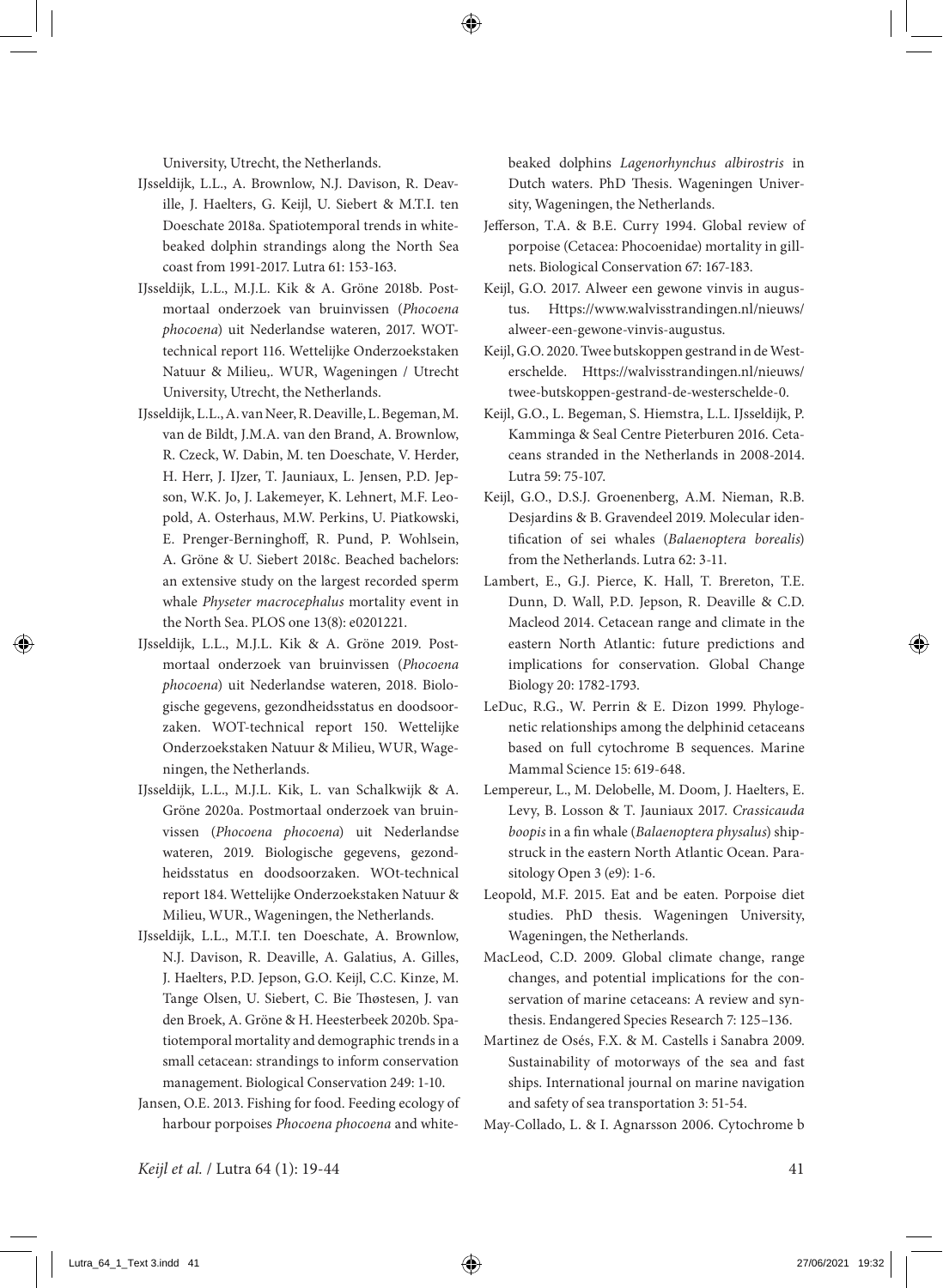and bayesian inference of whale phylogeny. Molecular Phylogenetics and Evolution 38: 344-354.

- Miller, D.L. 2007. Reproductive Biology and Phylogeny of Cetacea. Whales, Dolphins and Porpoises. Volume 7. CRC Press, Boca Raton, USA.
- Murphy, S., G.J. Pierce, R.J. Law, P. Bersuder, P.D. Jepson, J.A. Learmonth, M. Addink, W. Dabin, M.B. Santos, R. Deaville, B.N. Zegers, A. Mets, E. Rogan, V. Ridoux, R.J. Reid, C. Smeenk, T. Jauniaux, A. Lopez, J.M. Alonso Farré, A.F. Gonzalez, A. Guerra, M. Garcia-Hartmann, C. Lockyer & P.J. Boon 2010. Assessing the effect of persistent organic pollutants on reproductive activity in common dolphins and harbour porpoises. Journal of Northwest Atlantic Fishery Science 42: 153-173.
- Olafsdóttir, D., G.A. Víkingsson, S.D. Halldórsson & J. Sigurjónsson 2003. Growth and reproduction in Harbour Porpoises (*Phocoena phocoena*) in Icelandic waters. In: T. Haug, G. Desportes, G.A. Víkingsson & L. Witting (eds). Harbour Porpoises in the North Atlantic. NAMMCO Scientific Publication 5: 195-210.
- Peltier, H., H.J. Baagøe, K.C.J. Camphuysen, R. Czeck, W. Dabin, P. Daniel, R. Deaville, J. Haelters, T. Jauniaux, L.F. Jensen, P.D. Jepson, G.O. Keijl, U. Siebert, O. Van Canneyt & V. Ridoux 2013. The stranding anomaly as population indicator: the case of harbour porpoise *Phocoena phocoena* in North-western Europe. PLoS ONE 8 (4): e62180. DOI: 10.1371/journal.pone.0062180.
- Pyenson, N.D. 2011. The high fidelity of the cetacean stranding record: insights into measuring diversity by integrating taphonomy and macroecology. Proceedings of the Royal Society B 278: 3608-3616.
- Santos, M.B., G.J. Pierce, J.A. Learmonth, R.J. Reid, M. Sacau, I.A.P. Patterson & H.M. Ross 2008. Strandings of striped dolphin *Stenella coeruleoalba* in Scottish waters (1992-2003) with notes on the diet of this species. Journal of the Marine Biological Association of the United Kingdom 93: 1175-1183.
- Sardain, A., E. Sardain & B. Leung 2019. Global forecast of shipping traffic and biological invasions to 2050. Nature Sustainability 2: 274-282.
- Sasaki, T., M. Nikaido, H. Hamilton, M. Goto, H. Kato, N. Kanda, L.A. Pastene, Y. Cao, R.E. Fordyce, M. Hasegawa & N. Okada 2005. Mitochondrial Phylogenetics and Evolution of Mysticete Whales. Sys-

tematic Biology 54: 77-90.

- Scheidat, M., R. Leaper, M.J. van den Heuvel-Greve & A.J. Winship 2013. Setting maximum mortality limits for harbour porpoises in Dutch waters to achieve conservation objectives. Open Journal of Marine Science 3: 133-139.
- Scheidat, M., B. Couperus & M. Siemensma 2018. Electronic monitoring of incidental bycatch of harbour porpoise (*Phocoena phocoena*) in the Dutch bottom set gillnet fishery (September 2013 to March 2017). Wageningen University & Research report C102/18. IJmuiden, the Netherlands.
- Schick, L., L.L. IJsseldijk, M.L. Grilo, J. Lakemeyer, K. Lehnert, P. Wohlsein, C. Ewers, E. Prenger-Beringhoff, W. Baumgärtner, A. Gröne, M. Kik & U. Siebert 2020. Pathological findings in whitebeaked dolphins (*Lagenorhynchus albirostris*) and Atlantic white-sided dolphins (*Lagenorhynchus acutus*) from the South-eastern North Sea. Frontiers in Veterinary Science 7: 1-17.
- van Deinse, A.B. 1915. Nog eens: de vinvisschen. De Levende Natuur 20: 27-31.
- van Deinse, A.B. 1924. De bruinvisch. De Levende Natuur 29: 195:203.
- van Deinse, A.B. 1933. Aanspoelingen van cetacea in Nederland in de jaren 1931 en 1932. Natuurhistorisch Museum te Rotterdam 2: 7-20.
- Vanselow, K.H., S. Jacobsen, C. Hall & S. Garthe 2017. Solar storms may trigger sperm whale strandings: explanation approaches for multiple strandings in the North Sea in 2016. International Journal of Astrobiology: 1-9. doi.org/10.1017/ S147355041700026X.
- Waggitt, J.J., P.G.H. Evans, J. Andrade, A.N. Banks, O. Boisseau, M. Bolton, G. Bradbury, T. Brereton, C.J. Camphuysen, J. Durinck, T. Felce, R.C. Fijn, I. Garcia-Baron, S. Garthe, S.C.V. Geelhoed, A. Gilles, M. Goodall, J. Haelters, S. Hamilton, L. Hartny-Mills, N. Hodgins, K. James, M. Jessopp, A.S. Kavanagh, M. Leopold, K. Lohrengel, M. Louzao, N. Markones, J. Martínez-Cedeira, O. ÓCadhla, S.L. Perry, G.J. Pierce, V. Ridoux, K.P. Robinson, M.B. Santos, C. Saavedra, H. Skov, E.W.M. Stienen, S. Sveegaard, P. Thompson, N. Vanermen, D. Wall, A. Webb, J. Wilson, S. Wanless & J.G. Hiddink 2019. Distribution maps of cetacean and seabird populations in the North-East Atlan-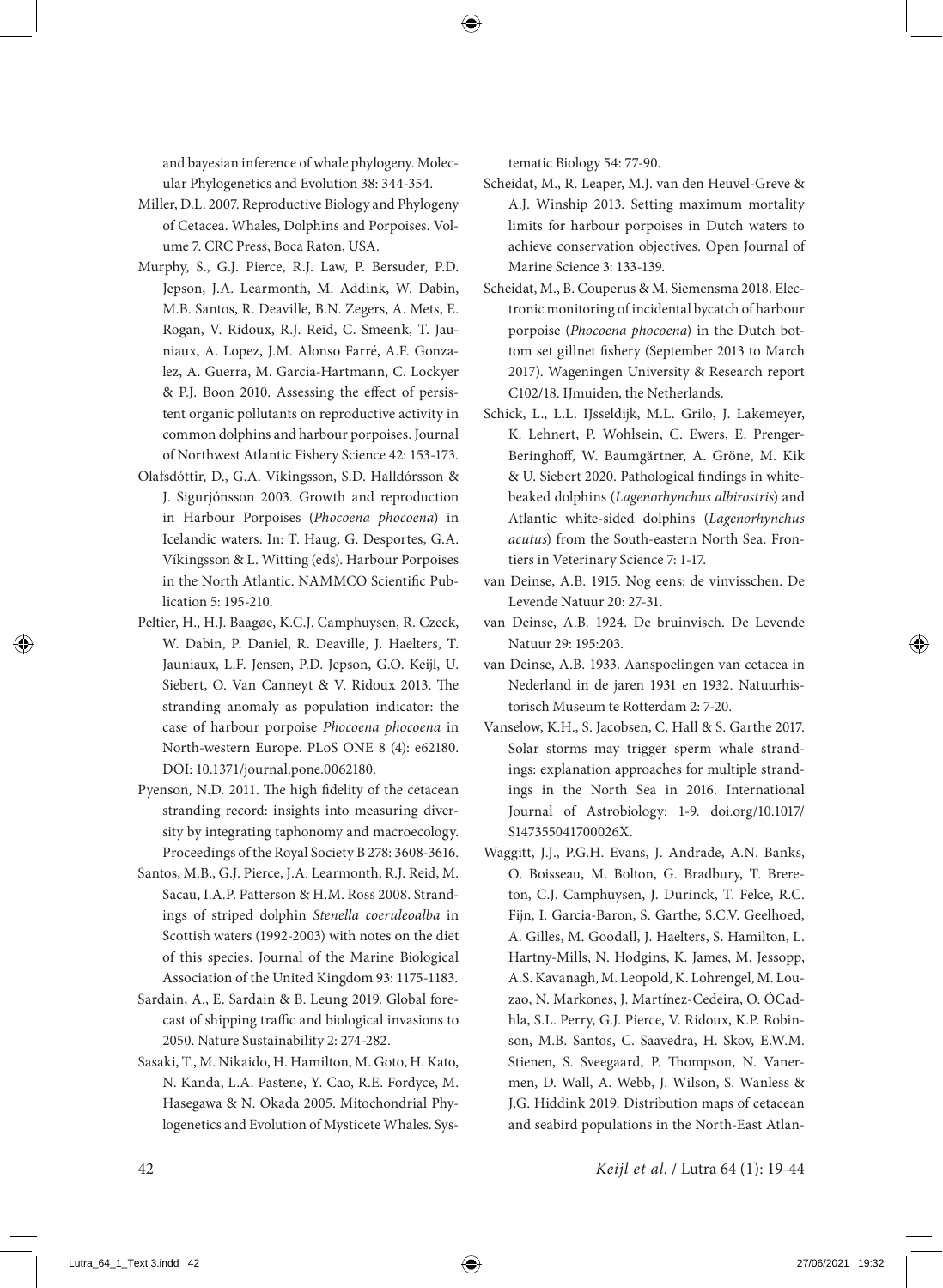tic. Journal of Applied Ecology 57: 253-269.

Wilson, D.E. & D.M. Reeder (eds) 2005. Mammal Species of the World. A Taxonomic and Geographic Reference (3rd ed). Johns Hopkins University Press, Baltimore, USA.

# **Samenvatting**

#### **Gestrande walvisachtigen op de Nederlandse kust in 2015-2019**

Dit is de veertigste meerjarige rapportage van gestrande walvissen in Nederland. In deze rapportage, die de jaren 20015-2019 beslaat, worden 9 soorten gemeld met in totaal 2701 exemplaren. De talrijkste walvis was bruinvis met 2651 exemplaren (98,2%). Sinds 2001, het eerste jaar met meer dan 100 bruinvisstrandingen, zijn de aantallen gestegen via meer dan 500 in 2006 tot 'topjaren' 2011 met 888 en 2013 met 875. Sindsdien fluctueren de aantallen, waarbij vooral 2015 eruit springt als opmerkelijk 'mager' strandingsjaar met 309 bruinvissen. Het gemiddelde aantal per jaar in 2015-2019 was 530, lager dan de 709 in 2008-2014. Het maandelijks aanspoelpatroon, met pieken in maart en juli-september, is gelijk aan vorige jaren. Overal langs de kust lijken door de jaren heen ongeveer evenveel bruinvissen aan te spoelen: Delta, Hollandse kust en Waddengebied maken qua aantal elk ongeveer een derde van het totaal uit. Dit is opmerkelijk, want de kust van de Delta is 2,5 keer langer dan de Hollandse kust, en nagenoeg hetzelfde geldt voor het Waddengebied. Dit komt door de uitgestrekte oevers van de Westerschelde, de Oosterschelde en de Waddenzee, gebieden waar wel bruinvissen aanspoelen maar die veel slechter toegankelijk zijn voor potentiële bruinvisvinders. Dit blijkt ook uit de zeer lage aantallen, respectievelijk 50, 76 en 124 bruinvissen, slechts 9,4% van het totale aantal gevonden bruinvissen, terwijl de kustlengte van deze drie gebieden 59,2% van de totale kustlengte uitmaakt. Overigens zullen ook de aantallen bruinvissen die deze

*Keijl et al.* / Lutra 64 (1): 19-44 43

veelal brakke wateren bezoeken kleiner zijn. Als we zowel deze gebieden als de aantallen gevonden bruinvissen daar weglaten, valt het aandeel bruinvissen op de Hollandse kust wat hoger uit (38,1%), iets lager dan op grond van de kustlengte verwacht kan worden. Het aandeel bruinvissen op de Noordzeekust van de Waddeneilanden valt juist wat hoger uit dan verwacht, ook al is het aantal bruinvissen daar vermoedelijk wat onderteld. De dichtheid van aangespoelde bruinvissen, uitgedrukt als aantal per kilometer per jaar, is het laagst in de Delta (0,4) en het hoogst op de Noordzeekust van de Waddeneilanden (1,4); de Hollandse kust neemt een tussenpositie in (1,2). De dichtheid op Vlieland (1,9) en Terschelling (1,7) is het hoogst, en dat is al jaren zo. De laagste dichtheden vinden we in Zeeuws-Vlaanderen (0,4) en het Noordzeestrand van Schiermonnikoog (0,6). Dit is te wijten aan de samenstelling van het strandgaande publiek in Zeeuws-Vlaanderen (vooral buitenlandse toeristen) en aan het zeer uitgestrekte en onoverzichtelijke strand van Schiermonnikoog. Iets meer dan de helft van de bruinvissen is in de besproken periode gesekst (53,5%) en de digitale foto's die doorgaans worden meegeleverd dragen hier in hoge mate aan bij. De sekseverhouding blijft door de jaren onveranderd, met een klein mannenoverschot (58,0%). In de vorige besproken periode (2008-2014) was dit 58,2%, in de periode daarvoor (1998-2007) 59,0%. Omdat bruinvissen hun gehele leven groeien, het hardst in hun eerste levensjaren, kunnen ze op grond van lengte worden ingedeeld in leeftijdsgroepen: <90 cm noemen we hier pasgeboren, 90-130 cm onvolwassen en >130 cm volwassen. In de besproken periode kan 41,3% op deze manier worden ingedeeld. Meer dan de helft (55,3%) is onvolwassen, 8,7% pasgeboren. Van de pasgeborenen is 63,6% man, van de onvolwassen bruinvissen 60,9%, bij adulten 46,5%. Of dit de werkelijke situatie van de populatie weergeeft, of er seksegebonden sterfte optreedt, of dat er nog iets anders aan de hand is, is niet bekend. 40% van de pasgeboren bruinvissen wordt in het Wad